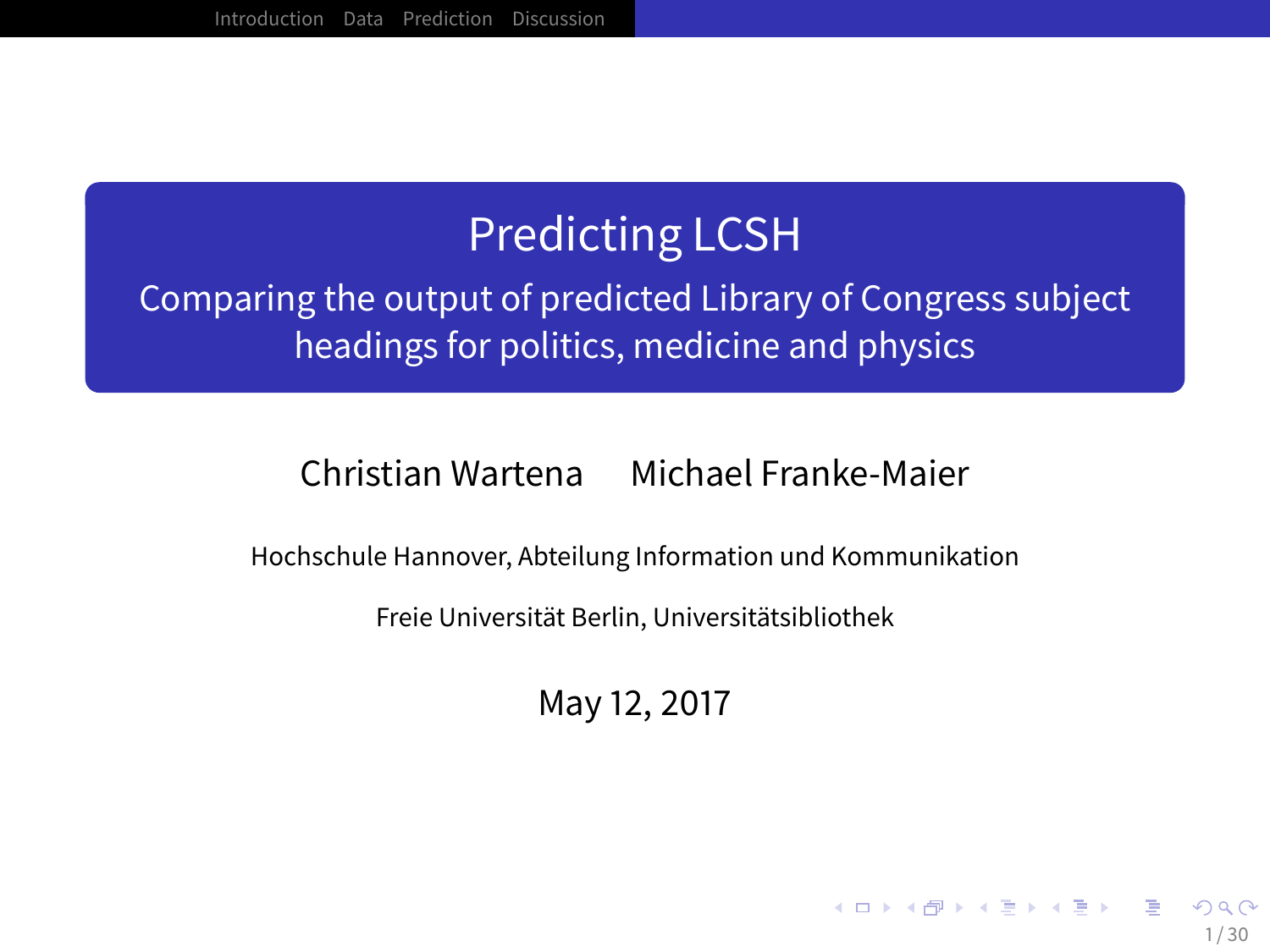## <span id="page-1-0"></span>Introduction



#### B3KAT

- Library Union Catalogue of Bavaria, Berlin and Brandenburg
- Linked open data Representation <http://lod.b3kat.de>
- ca. 26 Mio bibliographic entities
- **•** Freie Universität Berlin is shared cataloguing partner library

#### Library of congress Subject Headings (LCSH)

- Used since 1898 for cataloging materials at the LoC
- **•** Linked open data Representation <http://id.loc.gov/authorities/subjects.html>
- Widely adopted in the anglophone world
- **o** cross-referenced to GND and Rameau (MACS-Project)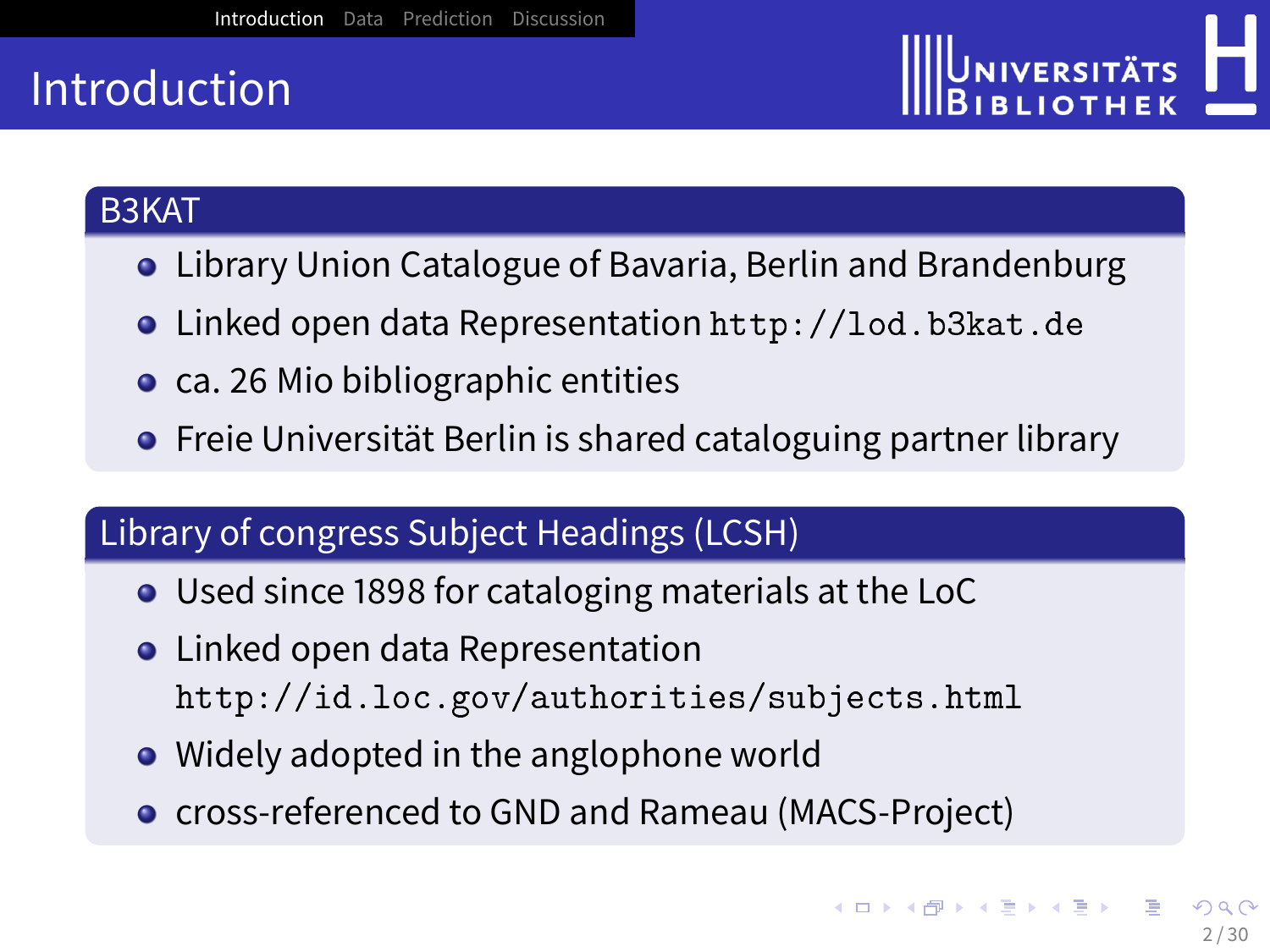<span id="page-2-0"></span>

# UNIVERSITÄTS

#### Source

- SPAROL-Endpoint of the B3-Catalogue (B3Kat)
- **4 Datasets**
- Different from the one used in the 2016 TPDL Paper

#### Criteria

- **Title and Abstract**
- Abstract of at least 200 characters
- Abstract in English, according to metadata **and** language detection
- **LCSH** in metadata
- Restricted by subject area (see next slide)
- $\bullet$  Query results might differ due to time-outs

 $(1)$   $(1)$   $(1)$   $(1)$   $(1)$   $(1)$   $(1)$   $(1)$   $(1)$   $(1)$   $(1)$   $(1)$   $(1)$   $(1)$   $(1)$   $(1)$   $(1)$   $(1)$   $(1)$   $(1)$   $(1)$   $(1)$   $(1)$   $(1)$   $(1)$   $(1)$   $(1)$   $(1)$   $(1)$   $(1)$   $(1)$   $(1)$   $(1)$   $(1)$   $(1)$   $(1)$   $(1)$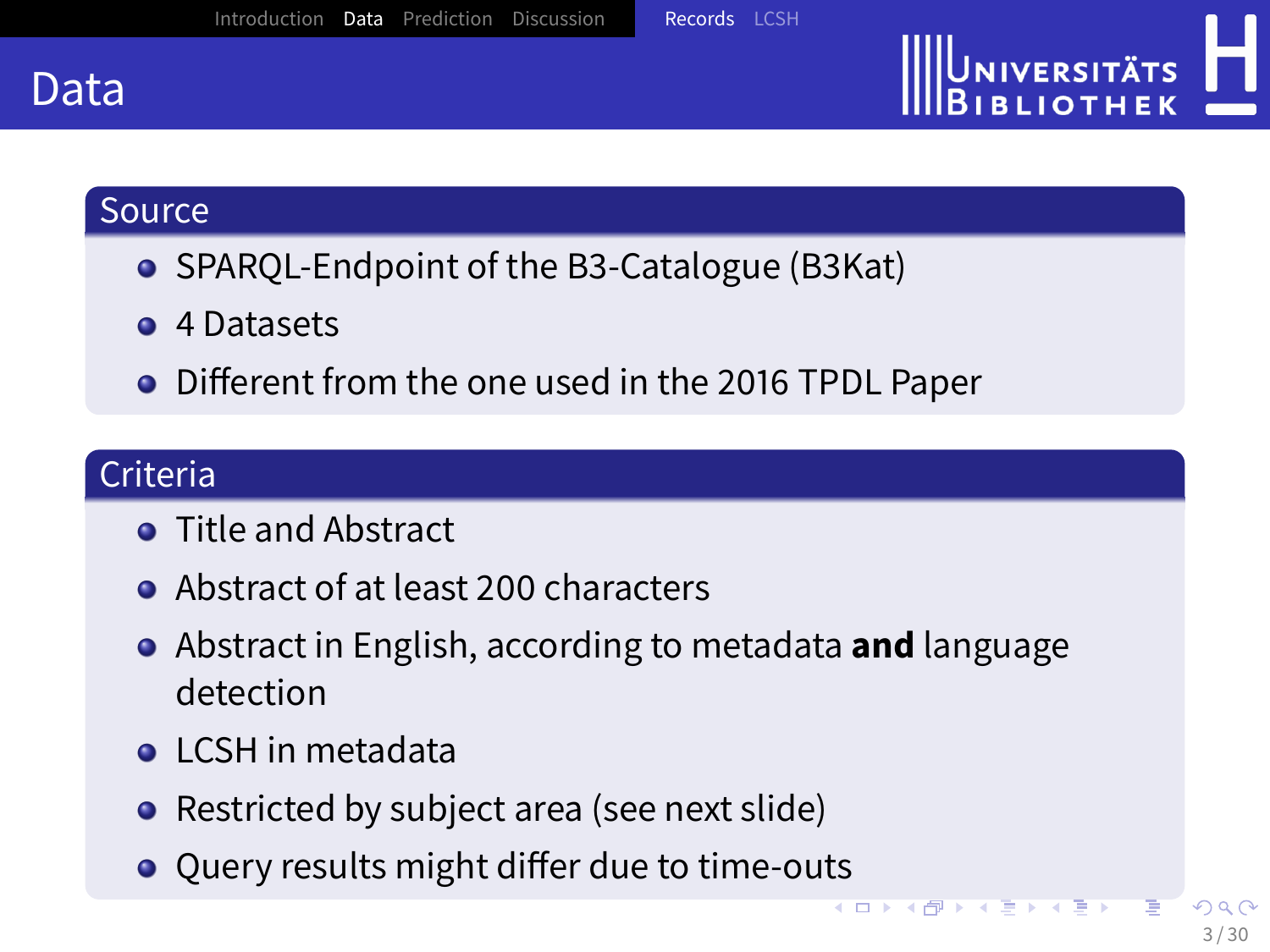## 4 Sets

#### Restrictions and Sizes

- Politics DDC: 32 ...
	- <sup>o</sup> 1769 records
- Medicine DDC: 61...
	- **1427 records**
	- Physics DDC: 53 ...; RVK: U...; LCC: QC
		- 371 records
	- General Anything not in the previous sets
		- 20 618 records

UNIVERSITÄTS<br>BIBLIOTHEK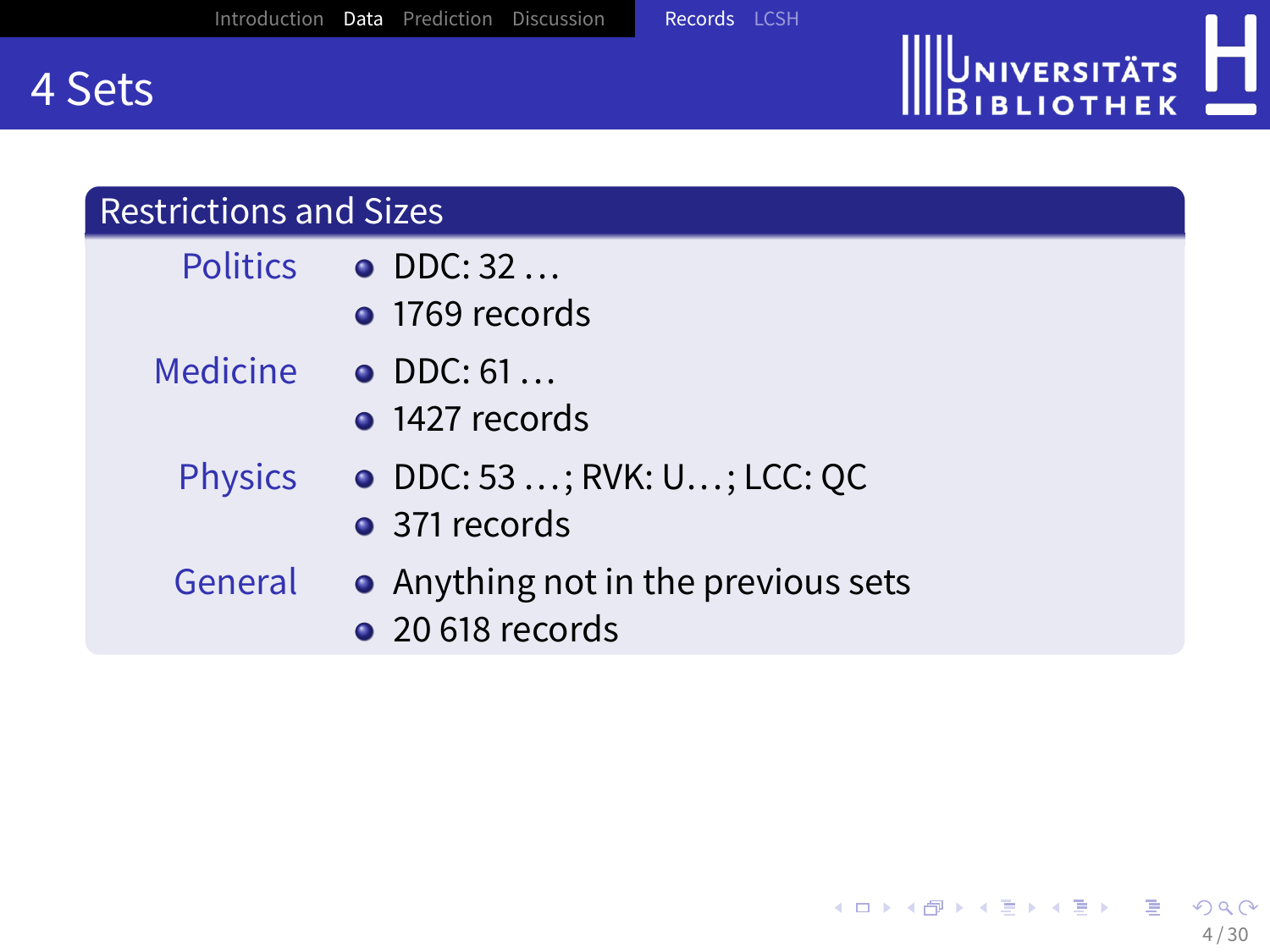## <span id="page-4-0"></span>LCSH in Text

### Labels of LCSH

- **Q.** LCSH have ids and labels
- Labels could occur in text
- **Q** LCSH are not classes!
	- Training a classifier for each LCSH is impossible

### Types of Labels

- **•** Preferred labels
- Labels including scope notes
- Labels of precombined headings containing "- -"
- **o** Inverted labels

UNIVERSITÄTS **BLIOTHEK**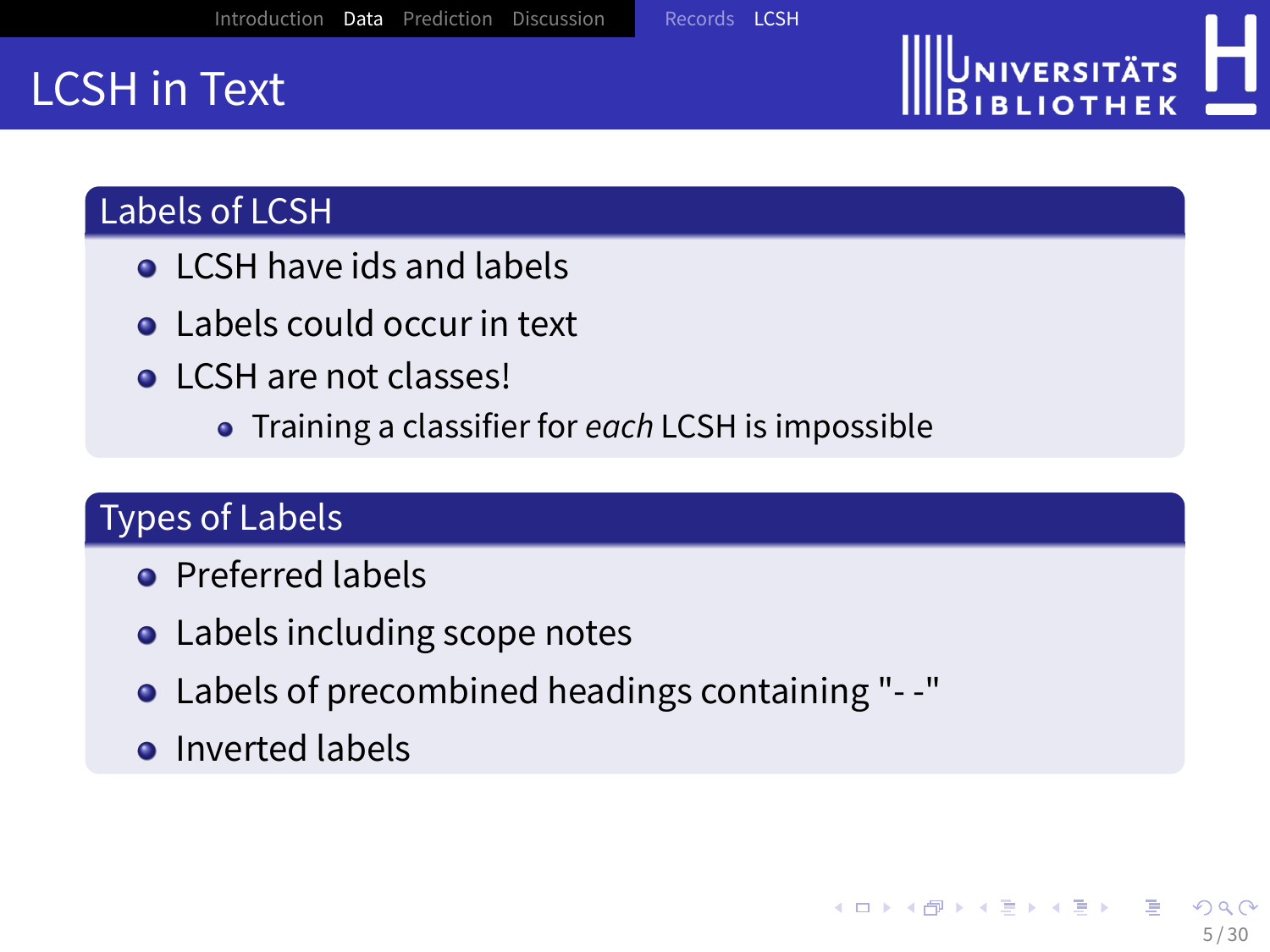

# UNIVERSITÄTS **BLIOTHEK**

## Many highly specific headings

## sh00000172 Halle 13 (Expo, International Exhibitions Bureau, 2000, Hannover, Germany)

## sh2005002460 Brown versus Board of Education of Topeka

sh85120114 Septets (Piano, flute, zither, percussion)

## Ambiguity

- Many LCSH with identical variants!
- $\bullet$  Especially, after removing scope notes from the label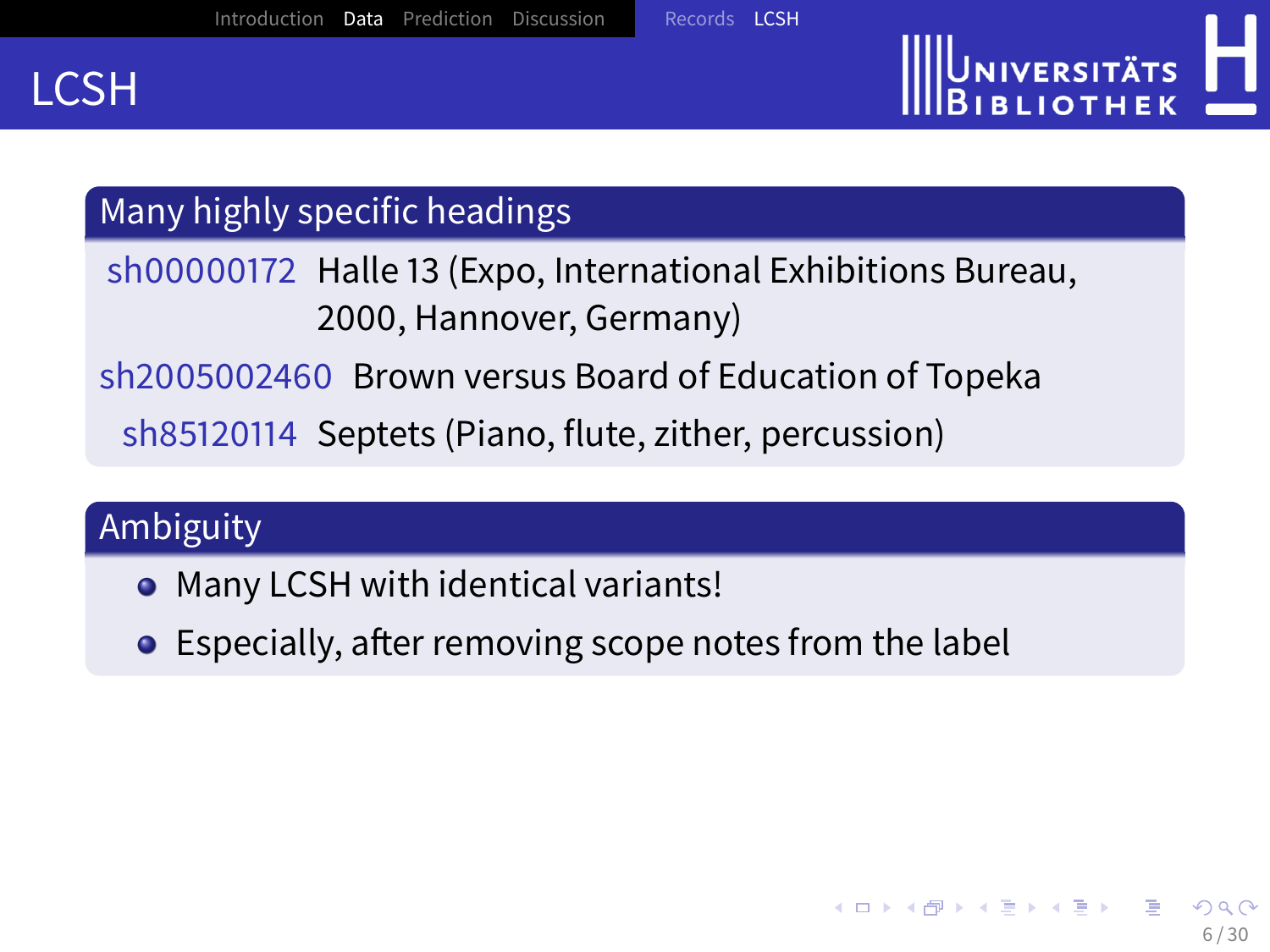

#### Selection of LCSH

- 414 355 subject headings
- 162 569 pre-combined headings (like Voyages and travel Mythology )
- 497427 terms after removing pre-combined labels with dashes, subdivisions, inverted labels and Children's headings
- 572 697 terms after adding (non-ambiguous) singular forms
	- 15 661 ambiguous terms after removing scope notes (like in Taxis (Biology) and Taxis (Vehicles) )

UNIVERSITÄTS **IBLIOTHEK**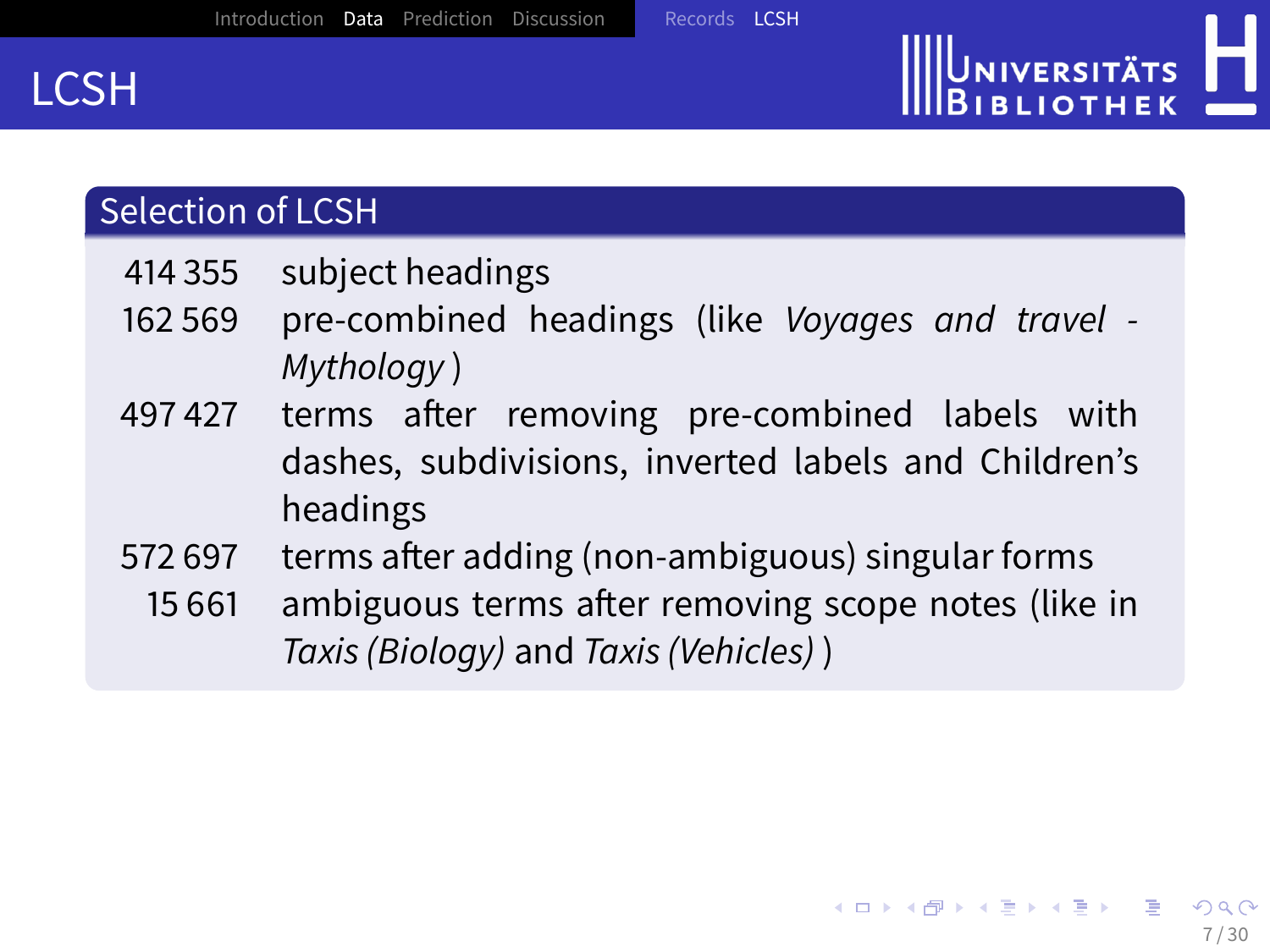# UNIVERSITÄTS<br>BIBLIOTHEK





Figure: Number of labels for each degree of ambiguity.

É

イロトス個 トスミドスミド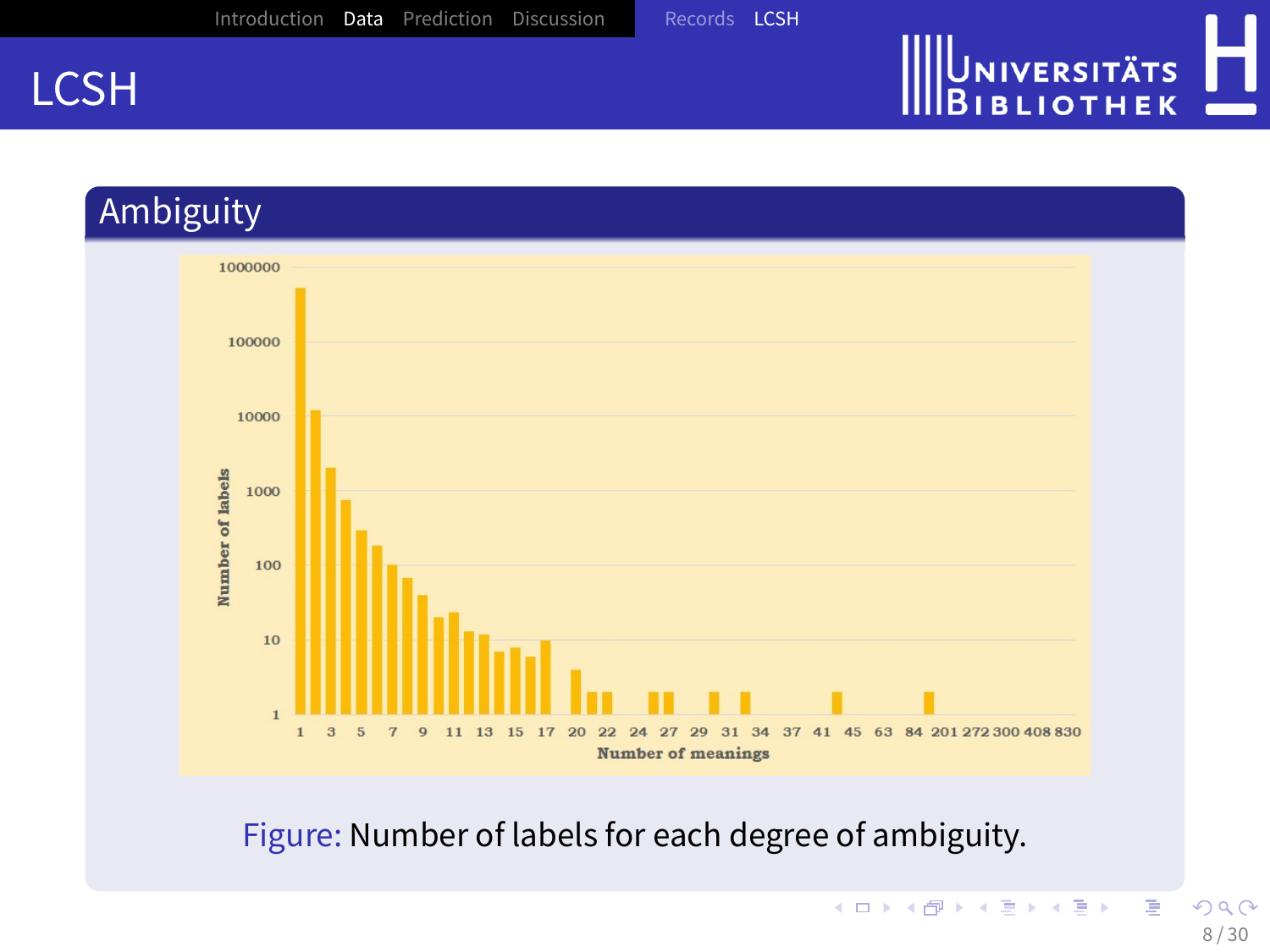## Labels in the dataset

#### Politics

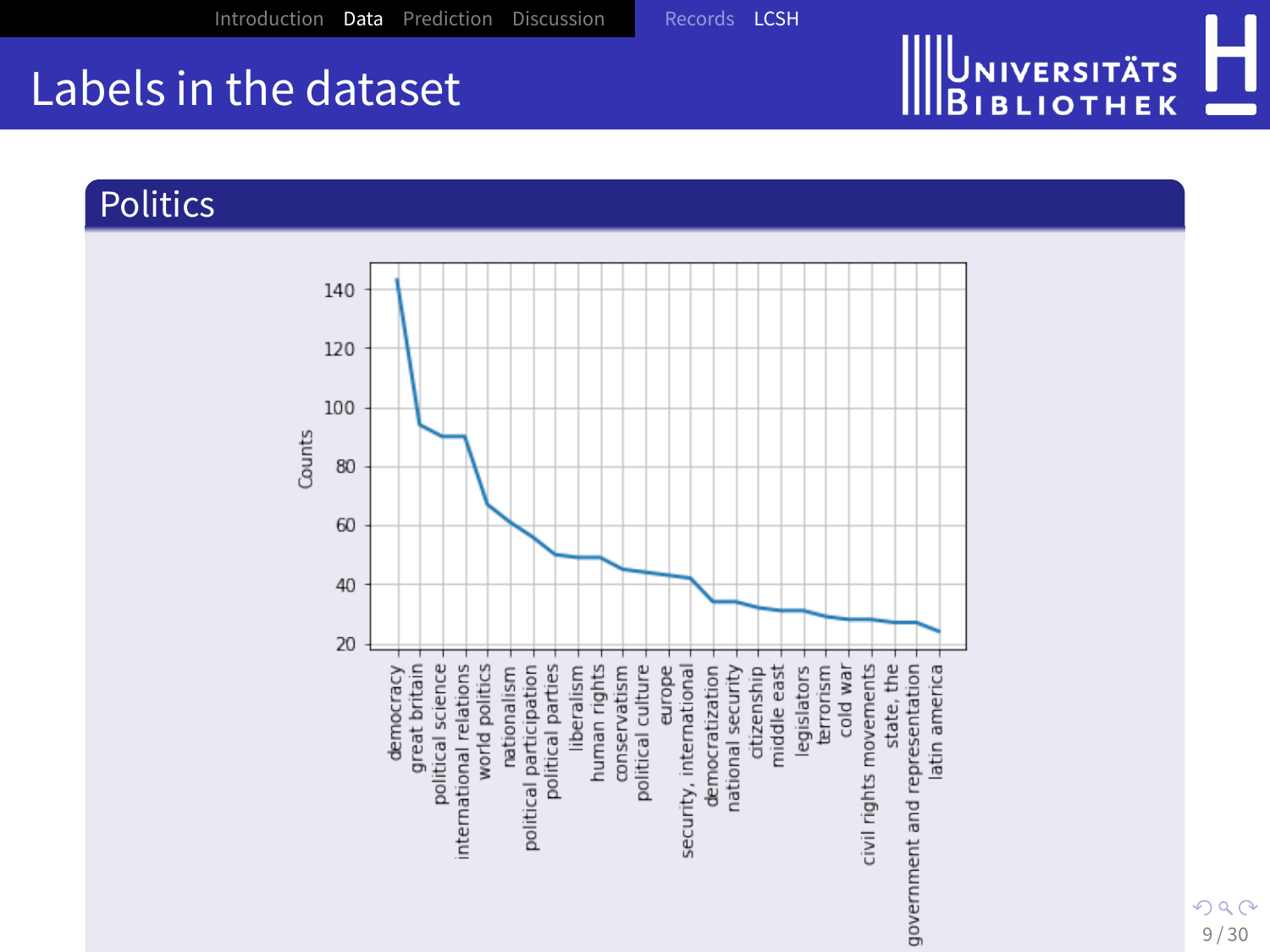## Label in the dataset

| <b>Politics</b> |          |           |                         |
|-----------------|----------|-----------|-------------------------|
| ID              |          | Frequency | Concept                 |
| sh85036647      | 143/72   |           | democracy               |
| sh85056605      | 94 / 324 |           | great britain           |
| sh85104440      | 90/54    |           | political science       |
| sh85067435      | 90/49    |           | international relations |
| sh85148216      | 67/80    |           | world politics          |
| sh85090150      | 61/55    |           | nationalism             |
| sh85104370      | 56/38    |           | political participation |
| sh85104371      | 50/10    |           | political parties       |
| sh85076443      | 49/36    |           | liberalism              |
| sh85026379      | 49/62    |           | human rights            |

- o One geographic concept
- The rest: More or less of general nature

Universitäts<br>Bibliothek

Д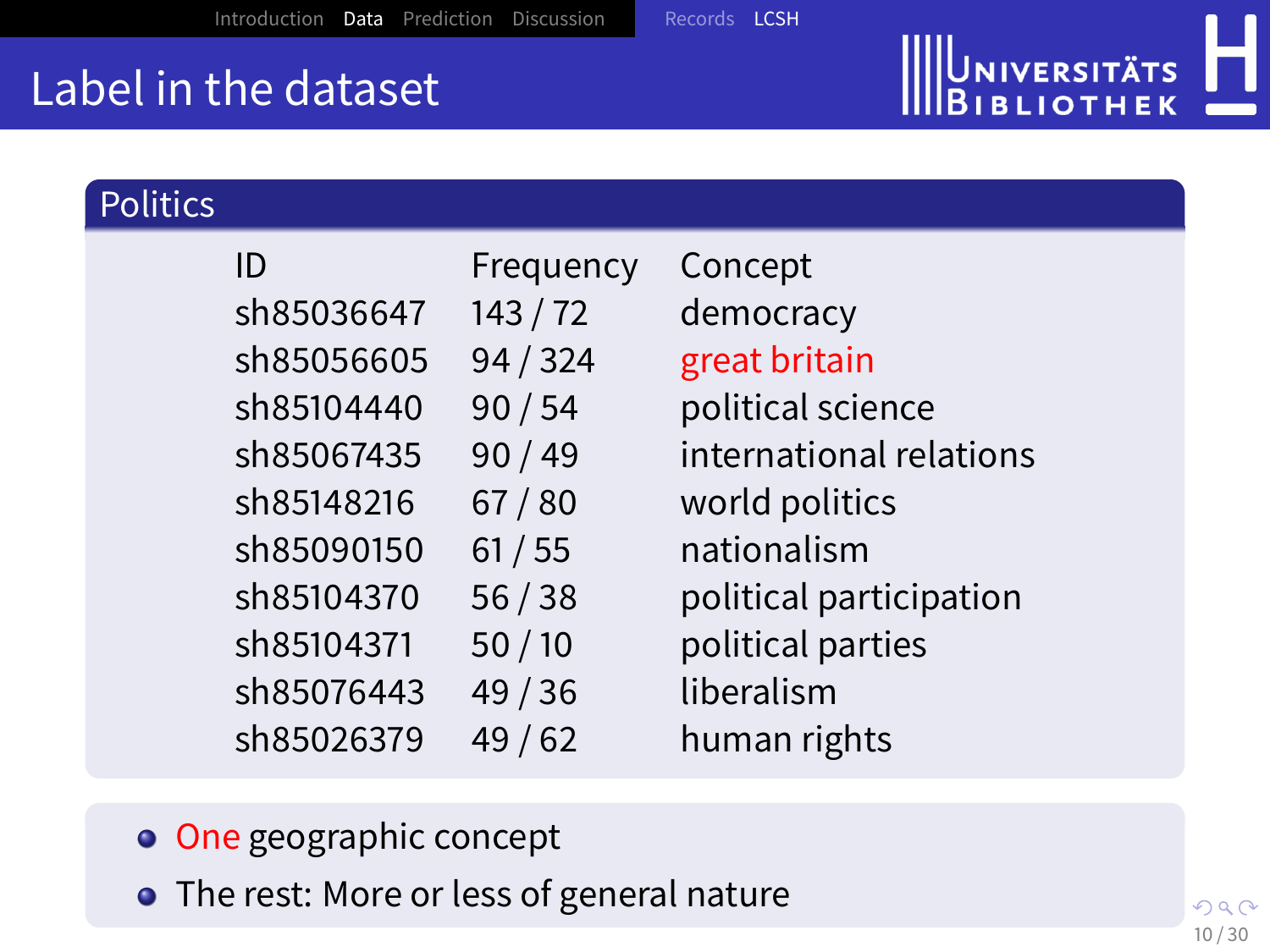## Labels in the dataset

#### Medicine

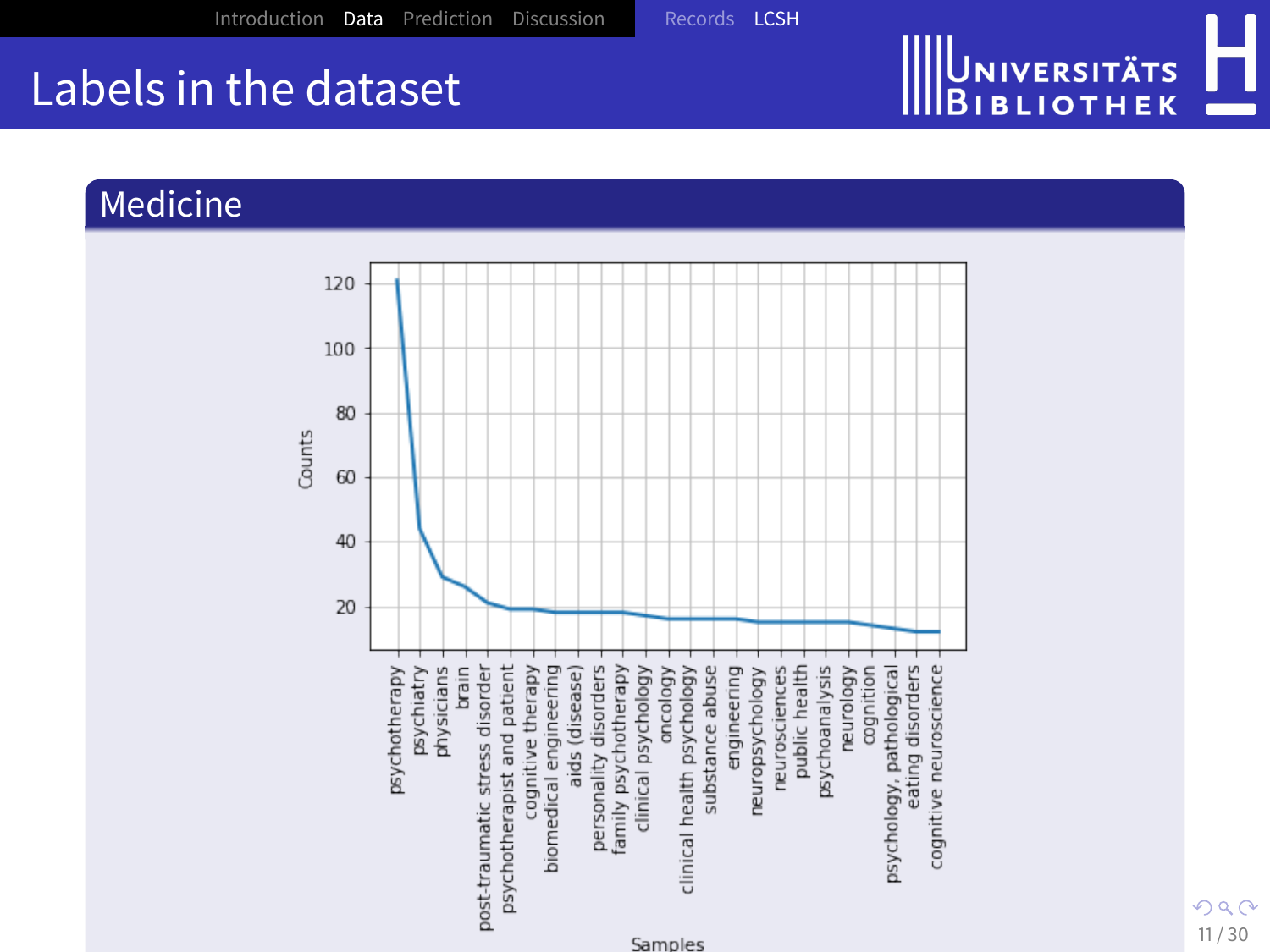## Label in the dataset

Medicine

|            |           | <b>IIIIDIBLIOTHEK</b><br>- 6   |  |  |
|------------|-----------|--------------------------------|--|--|
|            |           |                                |  |  |
| $c$ ine    |           |                                |  |  |
| ID         | Frequency | Concept                        |  |  |
| sh85108516 | 121/20    | psychotherapy                  |  |  |
| sh85108381 | 44/24     | psychiatry                     |  |  |
| sh85101610 | 29/24     | physicians                     |  |  |
| sh85016319 | 26/23     | brain                          |  |  |
| sh85105424 | 21/10     | post-traumatic stress disorder |  |  |
| sh85108509 | 19/4      | psychotherapist and patient    |  |  |
| sh85027756 | 19/7      | cognitive therapy              |  |  |
| sh85014237 | 18/3      | biomedical engineering         |  |  |
| sh85002541 | 18/26     | aids (disease)                 |  |  |

- Most frequent terms from Psychology and Psychiatry
- The rest: More or less of general nature

**K ロ ト K 伺 ト K ヨ ト K ヨ ト** 

**JNIVERSITÄTS**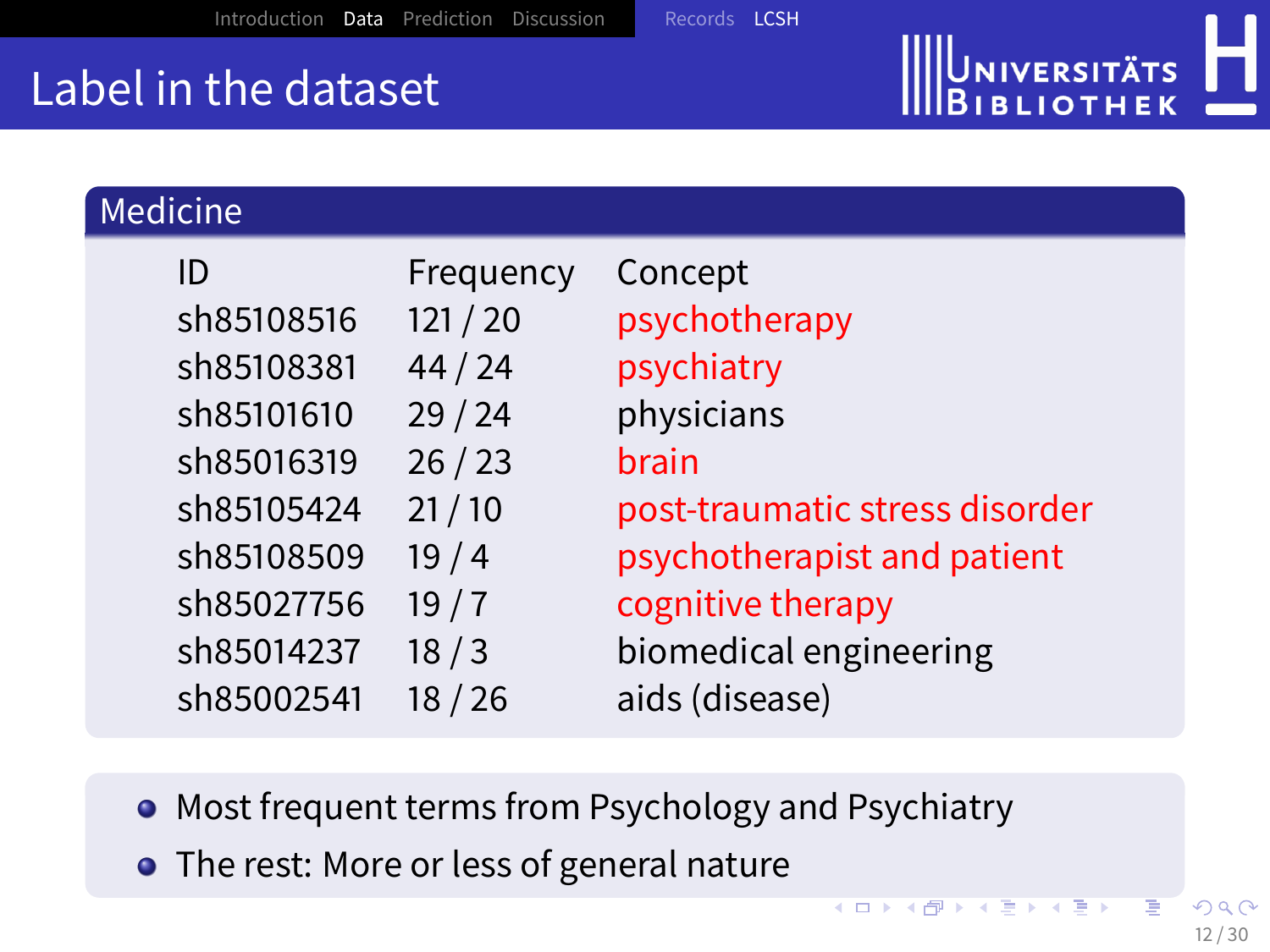# UNIVERSITÄTS<br>BIBLIOTHEK I O

## Labels in the dataset

#### Physics



 $290$ 13 / 30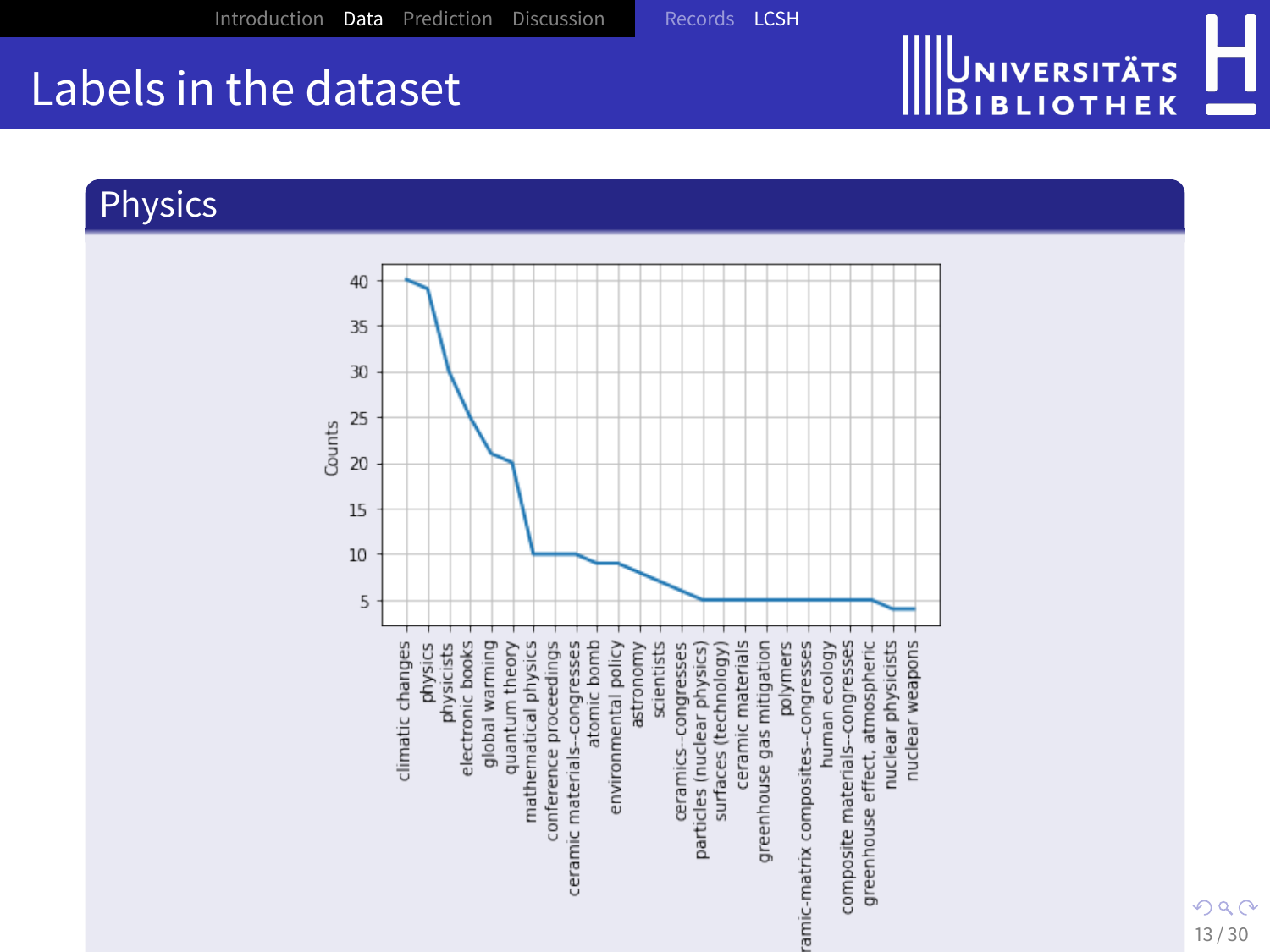# UNIVERSITÄTS<br>BIBLIOTHEK

## Label in the dataset

| <b>Physics</b>             |                    |                                                      |
|----------------------------|--------------------|------------------------------------------------------|
| ID<br>sh85027037           | Frequency<br>40/31 | Concept<br>climatic changes                          |
| sh85101653<br>sh85101651   | 39/17<br>30/5      | physics<br>physicists                                |
| sh93007047                 | 25/98              | electronic books                                     |
| sh89000812<br>sh85109469   | 21/8<br>20/9       | global warming                                       |
| sh85030902                 | 10/3               | quantum theory<br>conference proceedings             |
| sh2008100281<br>sh85082129 | 10/0<br>10/2       | ceramic materials-Congresses<br>mathematical physics |

- Three form headings, one precombined
- **Two headings from environmental science**
- The rest: More or less of general nature

つへへ 14 / 30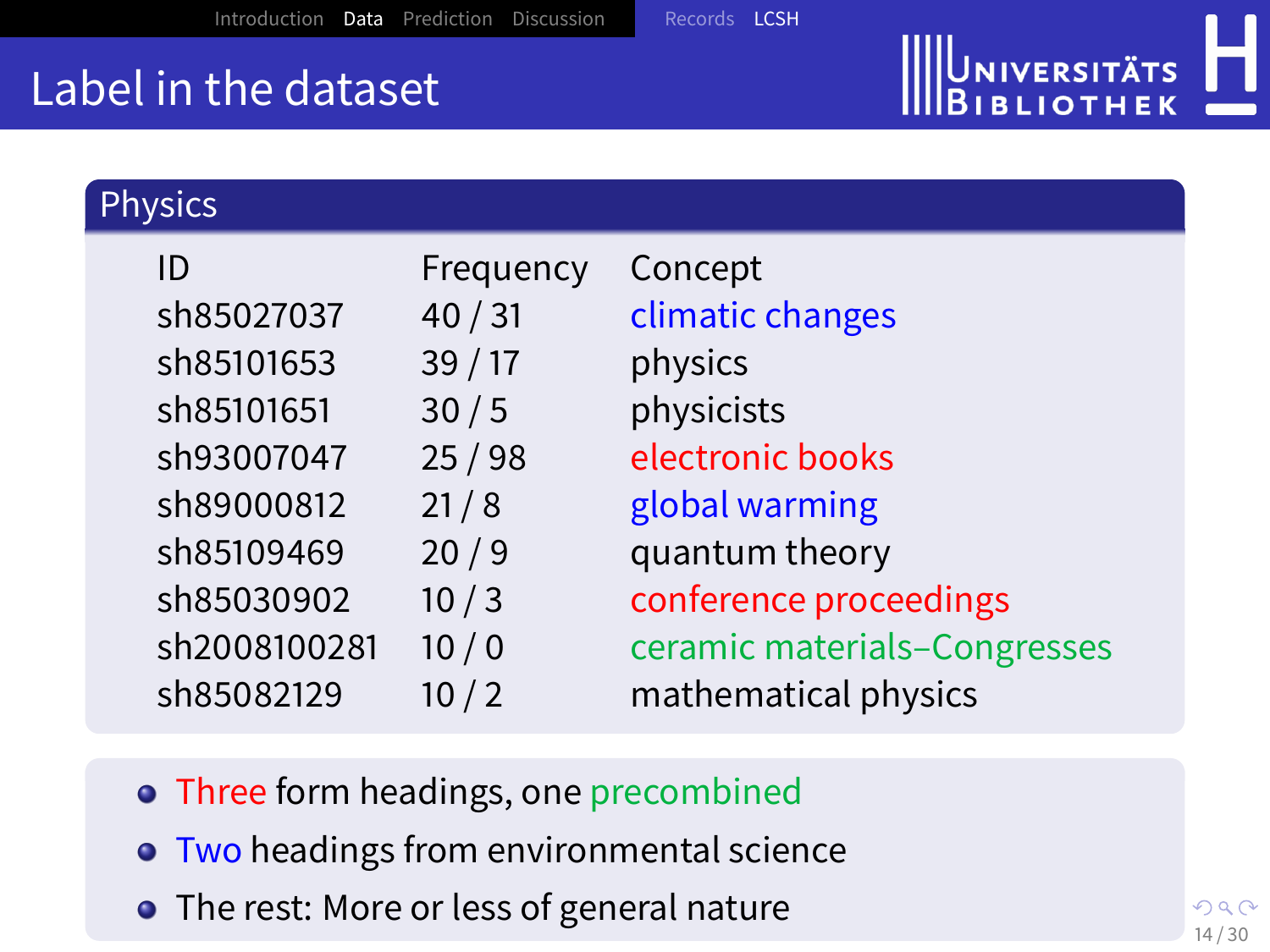## Labels in the dataset

#### General

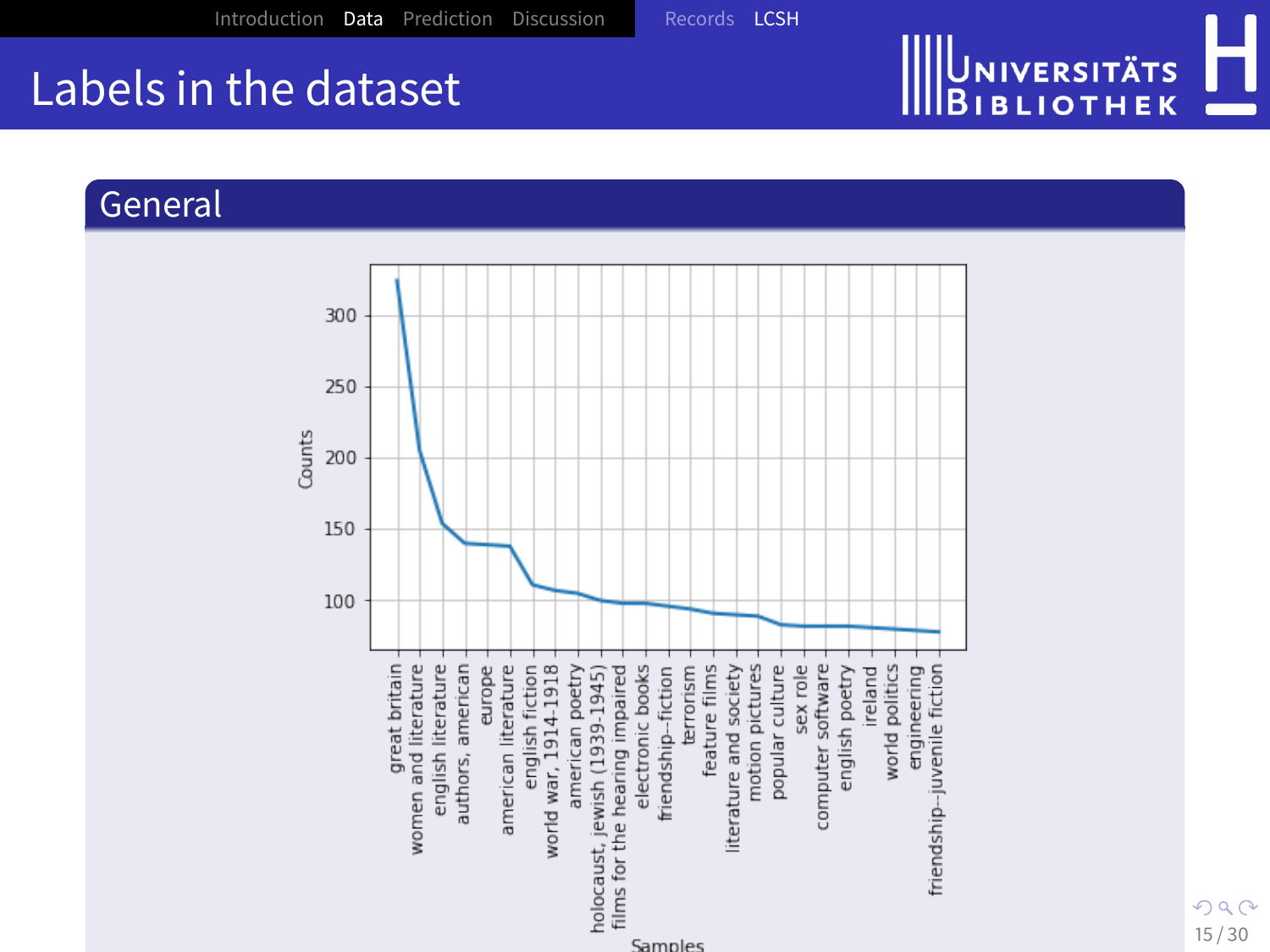

## <span id="page-15-0"></span>Matching labels

| <b>Results</b> |                          |                |      |  |
|----------------|--------------------------|----------------|------|--|
|                |                          | Prec Recall F1 |      |  |
|                | Politics  0.078  0.38    |                | 0.12 |  |
|                | Medicine 0.080 0.37      |                | 0.12 |  |
|                | Physics 0.071 0.36 0.11  |                |      |  |
|                | General 0.054 0.22 0.075 |                |      |  |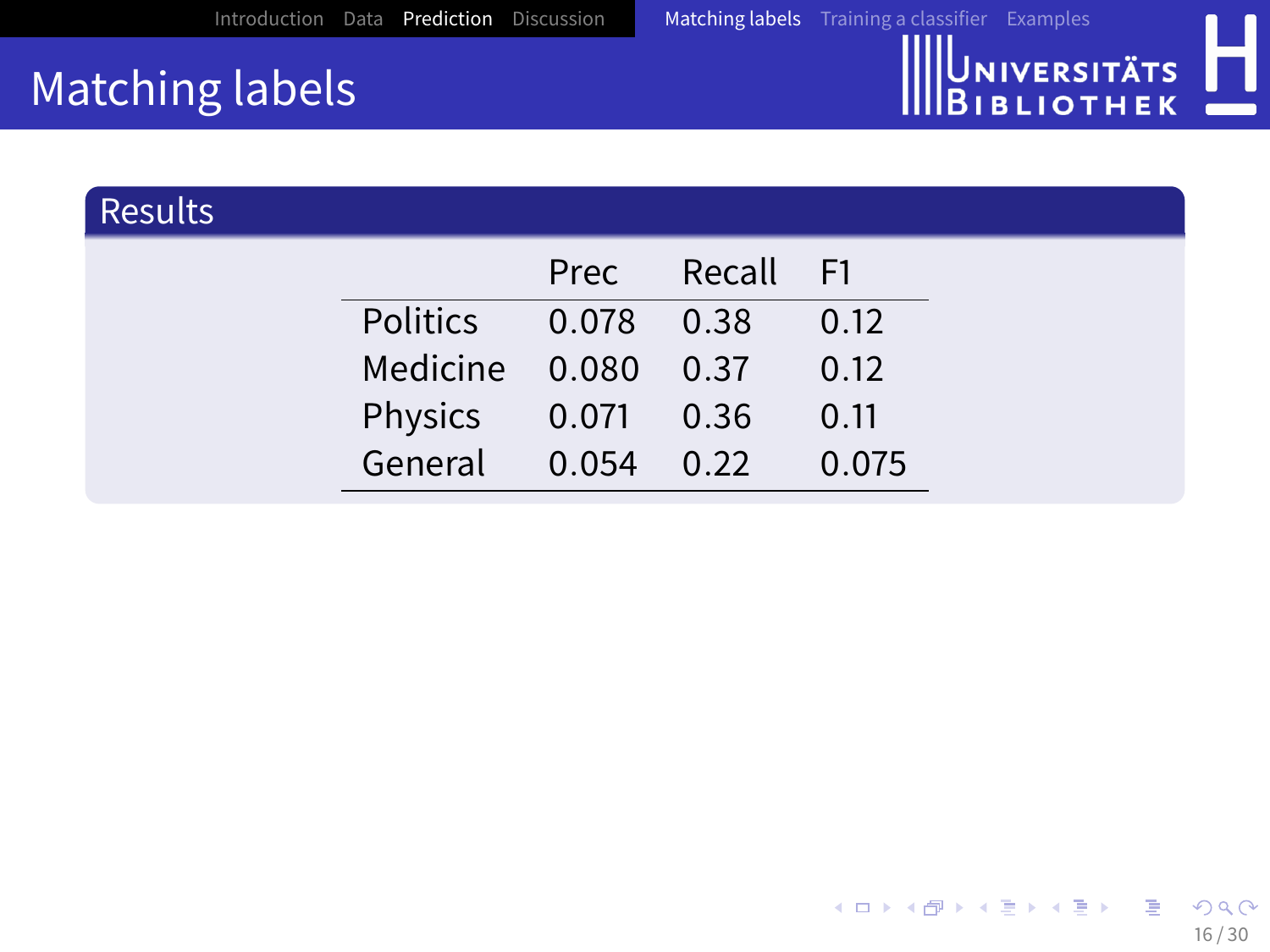

## <span id="page-16-0"></span>Training a classifier

#### **Training**

- We use the general set as training data
- We train classifiers for all 947 LCSH that occur > 10 times in training data (20 000 records!)
- Using mid-frequency words as features
- **•** Logistic regression, one- vs. all classifiers
- We assign *n* most probable LCSH to each record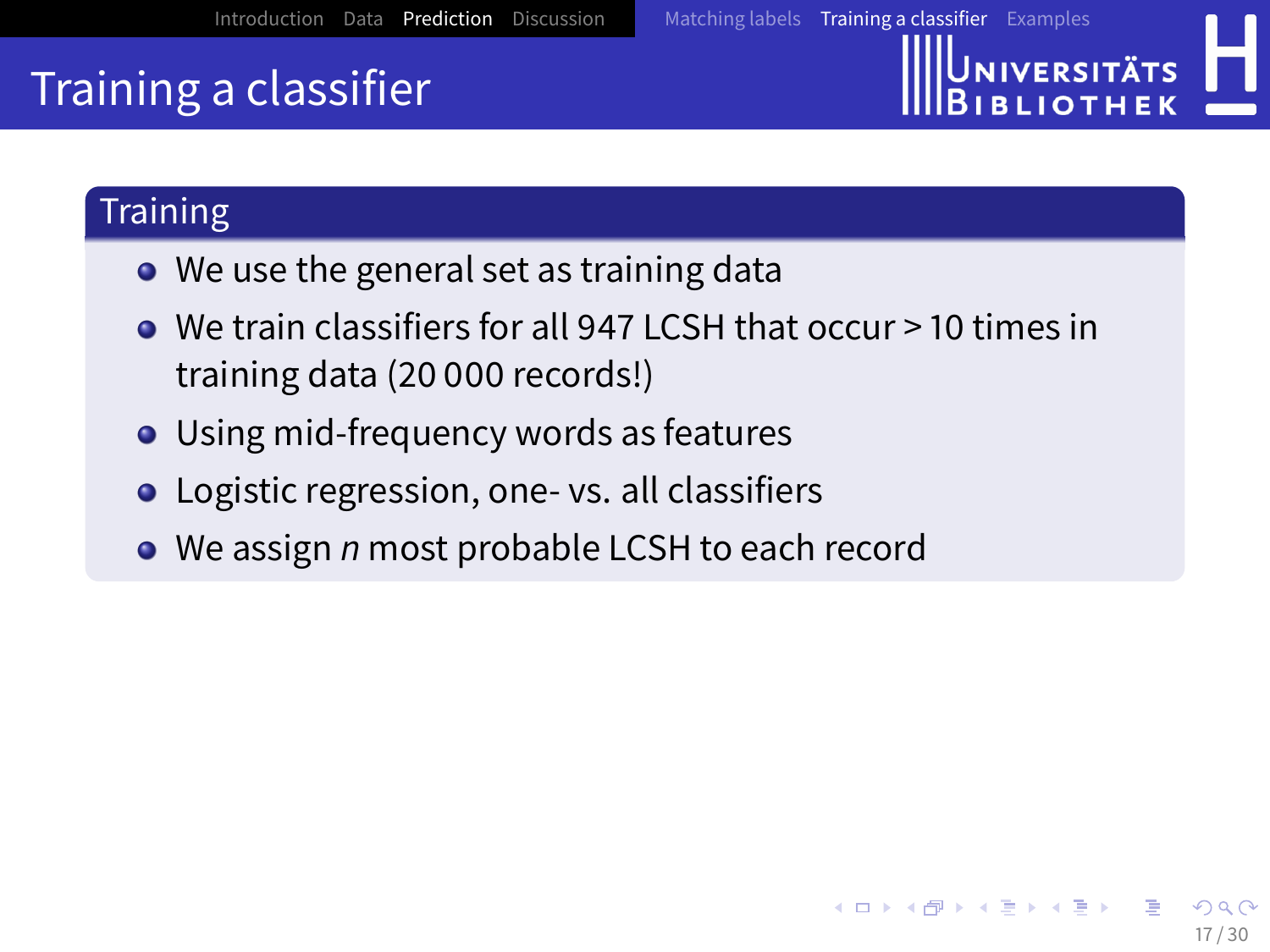## Training a classifier



## Specific labels in data set General

- **•** politics are well represented in data set General
- **that's obvious, because LoC indexes for the US Congress**
- **the LoC focuses more upon a historical-political scope than on** STEM
- $\bullet$  this has also consequences for the availability of appropriate concepts for STEM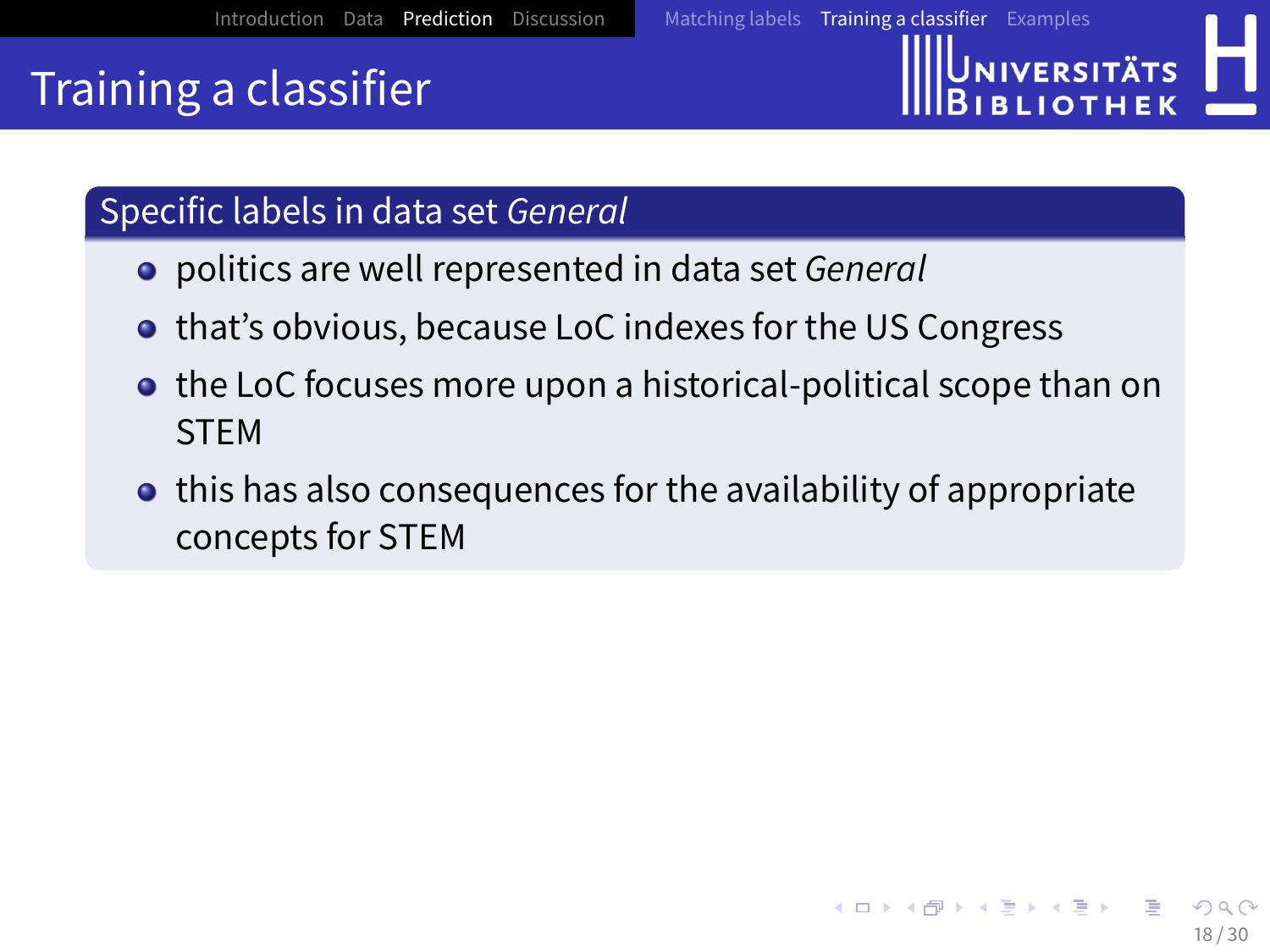

19 / 30

 $299$ 

E

イロトメ 伊 トメ 差 トメ 差 ト

## Training a classifier

| Results for $n = 3$ |                            |                |                           |
|---------------------|----------------------------|----------------|---------------------------|
|                     |                            | Prec Recall F1 |                           |
|                     | Politics  0.20  0.30  0.22 |                |                           |
|                     |                            |                | Medicine 0.085 0.11 0.090 |
|                     | Physics 0.10 0.15 0.11     |                |                           |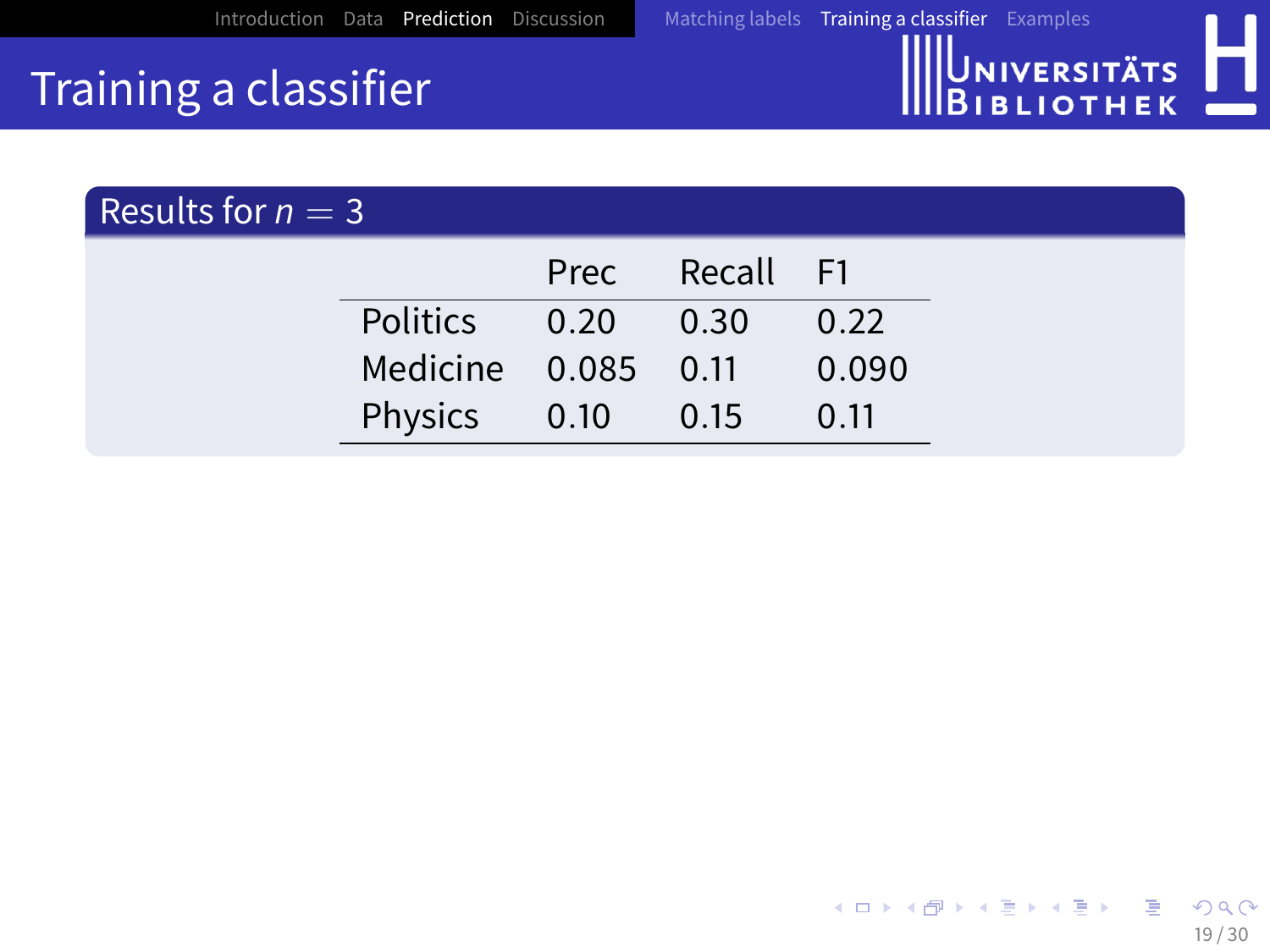## <span id="page-19-0"></span>Example Politics : Method Extraction

The Irish constitutional tradition

- <http://lod.b3kat.de/page/title/BV009807040>
- **e** existing LCSH: ireland, constitutional history
- ... 1782 to the present day and treats the **constitutional history** of **Ireland**, north and south, as an integrated whole...
- **Correctly: ireland ; constitutional history**
- Missing: –
- Wrongly: irish ; political science ; day ; north and south

**INIVERSITÄTS**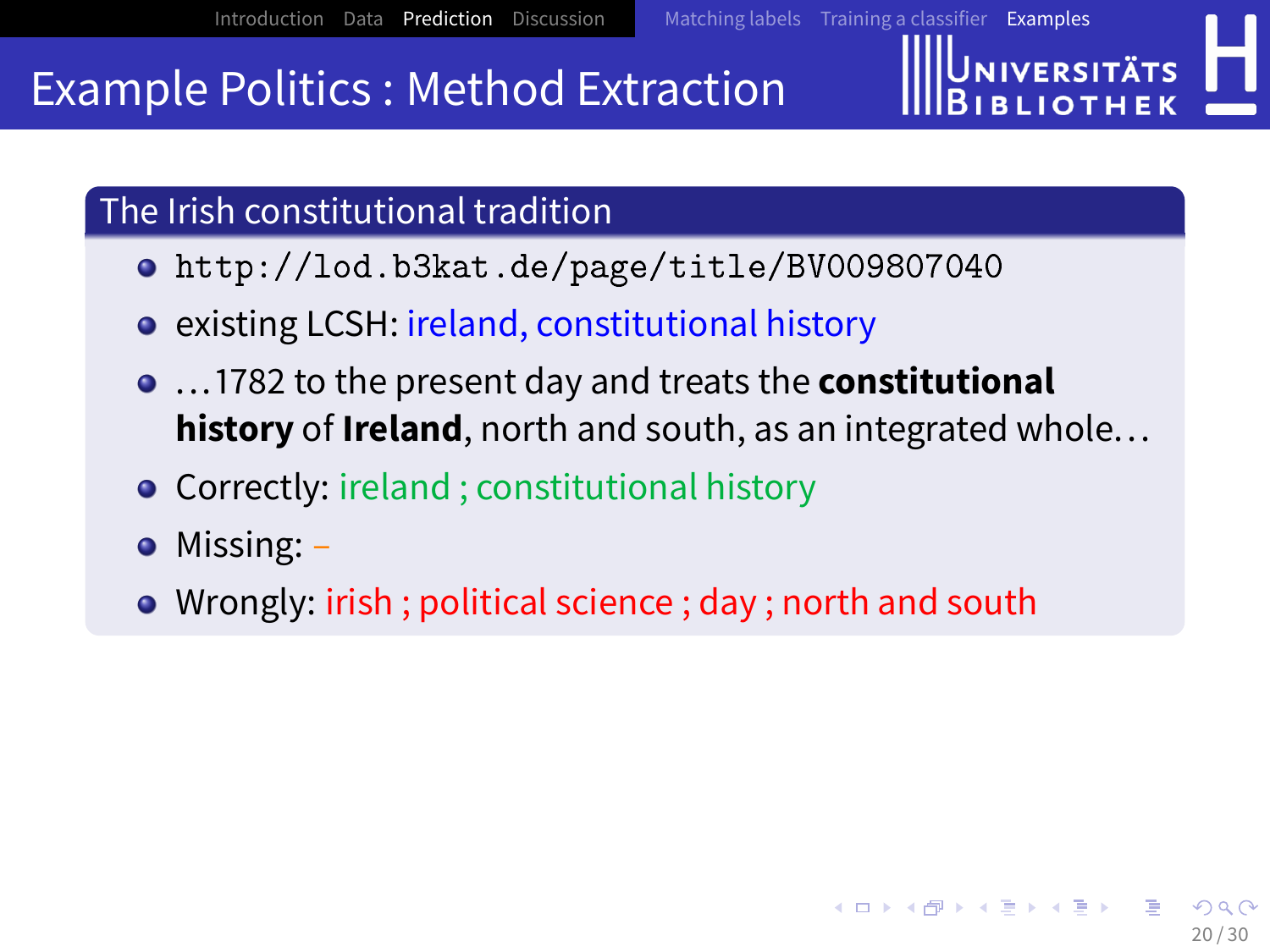## Example Politics : Method Classifier

The Irish constitutional tradition

- <http://lod.b3kat.de/page/title/BV009807040>
- **e** existing LCSH: ireland, constitutional history
- ... 1782 to the present day and treats the **constitutional history** of **Ireland**, north and south, as an integrated whole...
- **Correctly: ireland ; constitutional history**
- Missing: –
- Wrongly: constitutional law

**INIVERSITÄTS**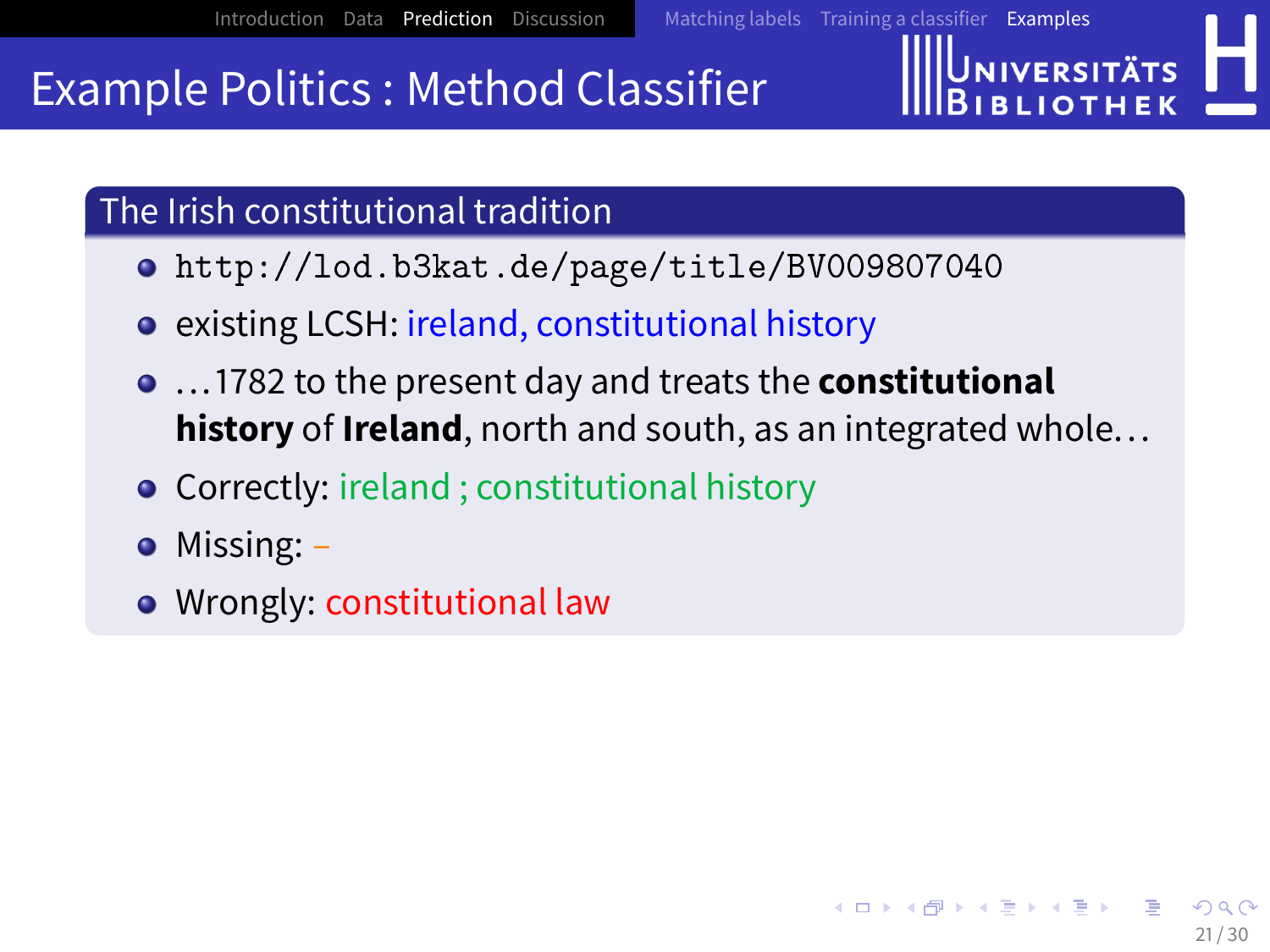## Example Medicine : Method Extraction

Dictionary and handbook of nuclear medicine and clinical imaging

- <http://lod.b3kat.de/page/title/BV004061649>
- existing LCSH: diagnostic imaging, nuclear medicine, radioisotopes
- Dictionary that "bridges the gap between those highly sophisticated papers and ...volumes dealing with basic sciences generally." Intended for generalists and specialists. Brief definitions. Handbook contains basic and reference data.
- **Correctly:** nuclear medicine ; diagnostic imaging
- Missing: radioisotopes
- Wrongly: paper ; science

**JNIVERSITÄTS RIJOTHEL**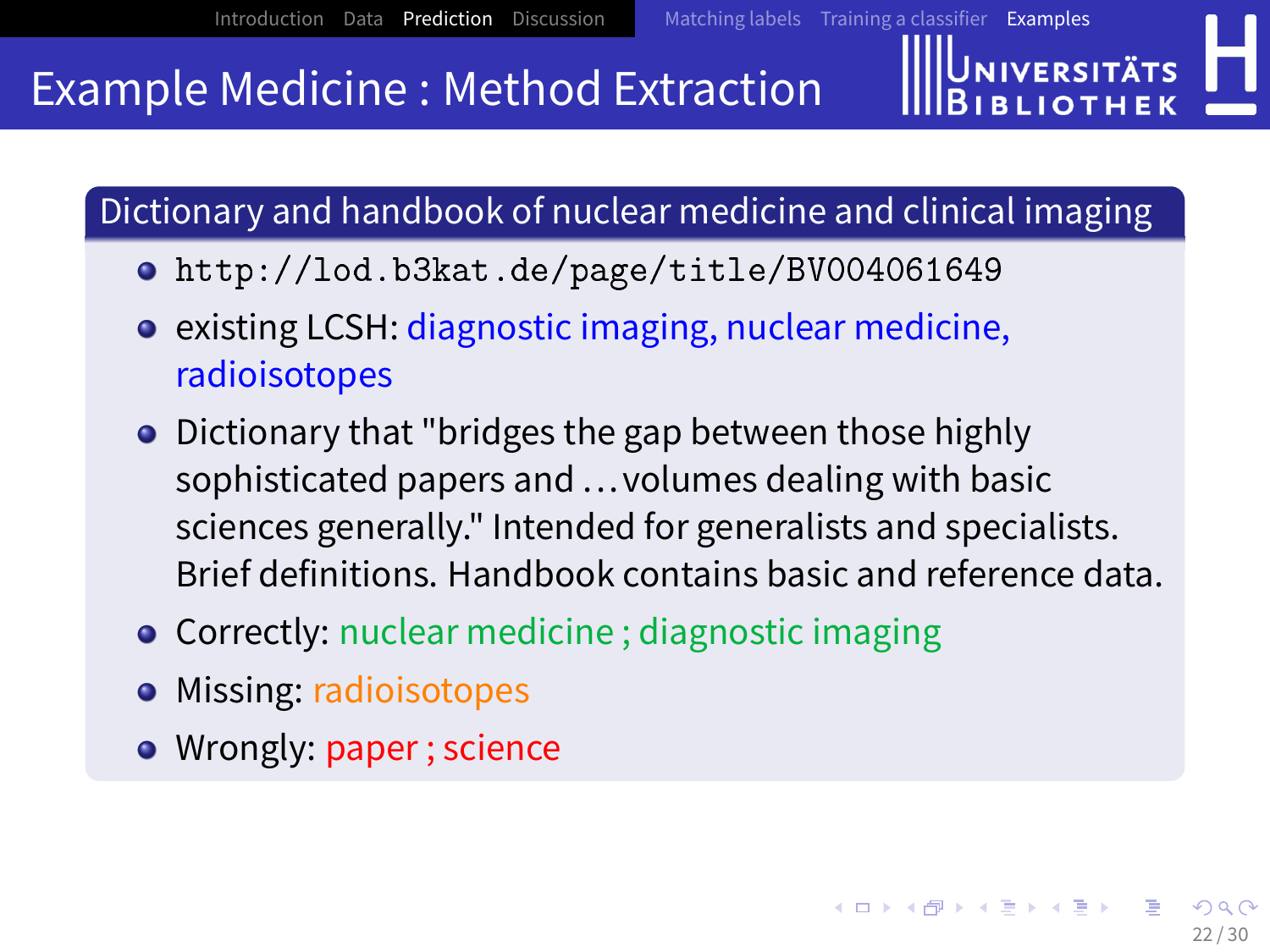## Example Medicine : Method Classifier

Dictionary and handbook of nuclear medicine and clinical imaging

- <http://lod.b3kat.de/page/title/BV004061649>
- existing LCSH: diagnostic imaging, nuclear medicine, radioisotopes
- Dictionary that "bridges the gap between those highly sophisticated papers and ...volumes dealing with basic sciences generally." Intended for generalists and specialists. Brief definitions. Handbook contains basic and reference data.
- Correctly:
- **•** Missing: nuclear medicine ; radioisotopes ; diagnostic imaging
- Wrongly: social sciences ; religion and science ; psychiatry

**JNIVERSITÄTS**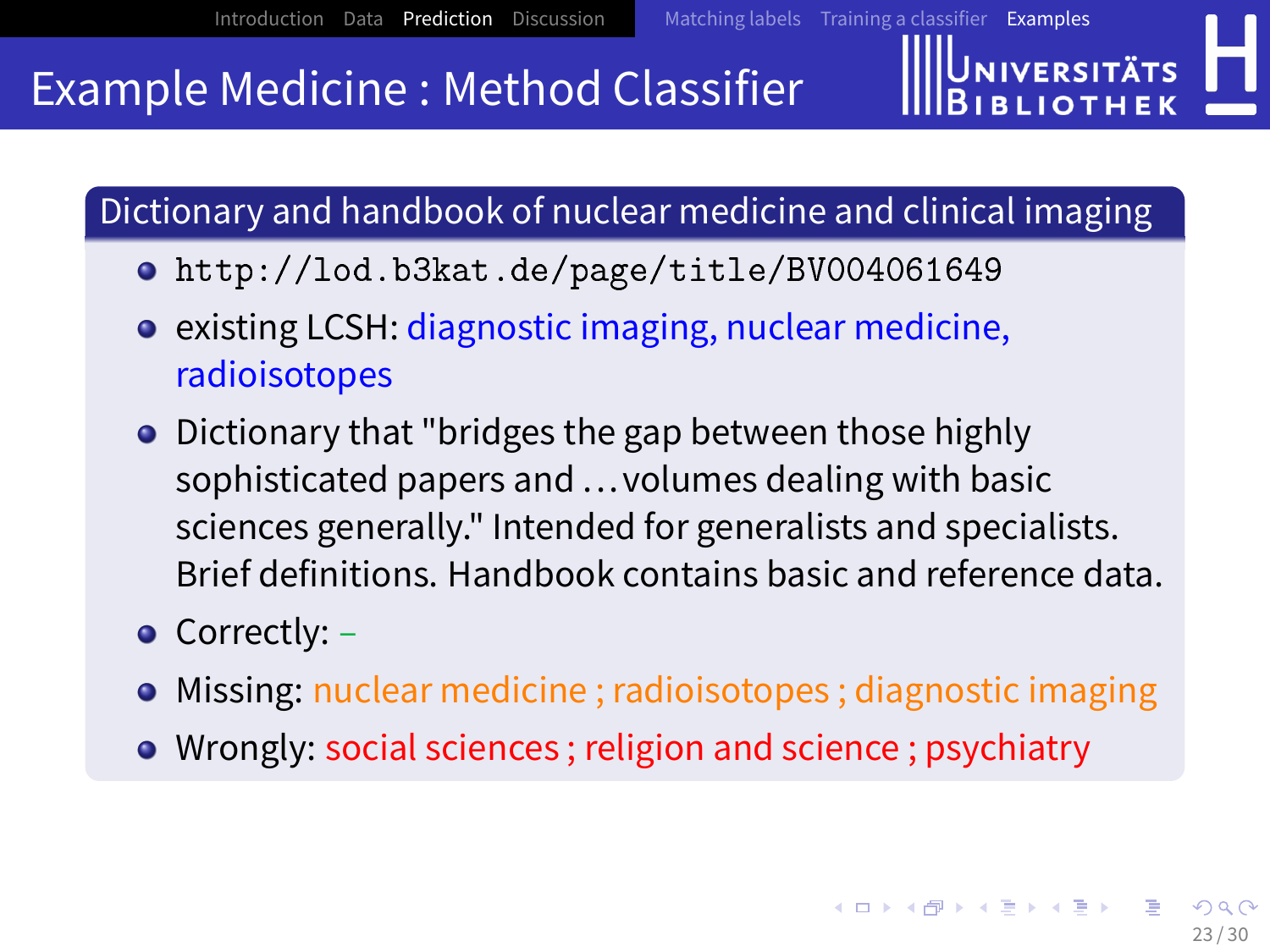## Example Physics : Method Extraction

#### Planck

- <http://lod.b3kat.de/page/title/BV042620297>
- existing LCSH: physicists, physics, national socialism and science
- **•** Correctly:
- Missing: physics ; physicists ; national socialism and science
- Wrongly: war ; vision ; process (law) ; law ; radiation ; universe ; quantum theory ; comprehension ; matter ; states ; twentieth century ; home ; science ; shorthand

**JNIVERSITÄTS**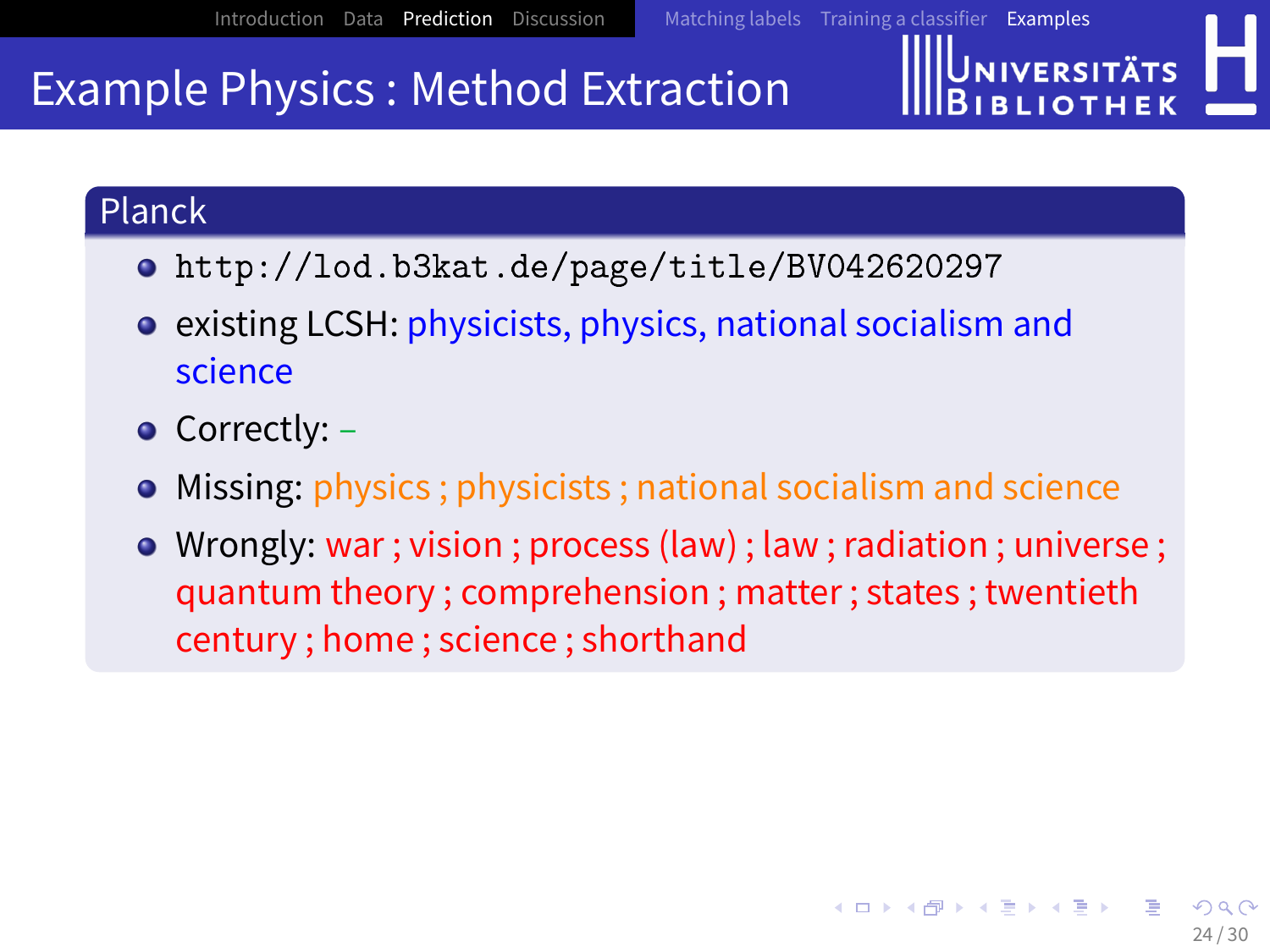Universitäts **BIJOTHEL** 



### Abstract: Planck

- **Planck's Law**, an equation used by physicists ...**Max Planck** is credited with being the father of **quantum theory**, and his work laid the foundation for our modern understanding of **matter** and energetic processes. But Planck's story is not well known, especially in the United States. ...What remains, ..., are handwritten letters in German **shorthand**, ...In Planck : Driven by **Vision**, Broken by **War**, Brandon R.
- Planck's Law not a concept in LCSH, but in GND: <http://d-nb.info/gnd/4174789-6>
- Max Planck as person not a concept in LCSH, but in LC Name Authority File <http://id.loc.gov/authorities/names/n80038130.html>
- vision and war very unspecific words from subtitle  $(1, 1)$   $(1, 1)$   $(1, 1)$   $(1, 1)$   $(1, 1)$   $(1, 1)$   $(1, 1)$   $(1, 1)$   $(1, 1)$   $(1, 1)$   $(1, 1)$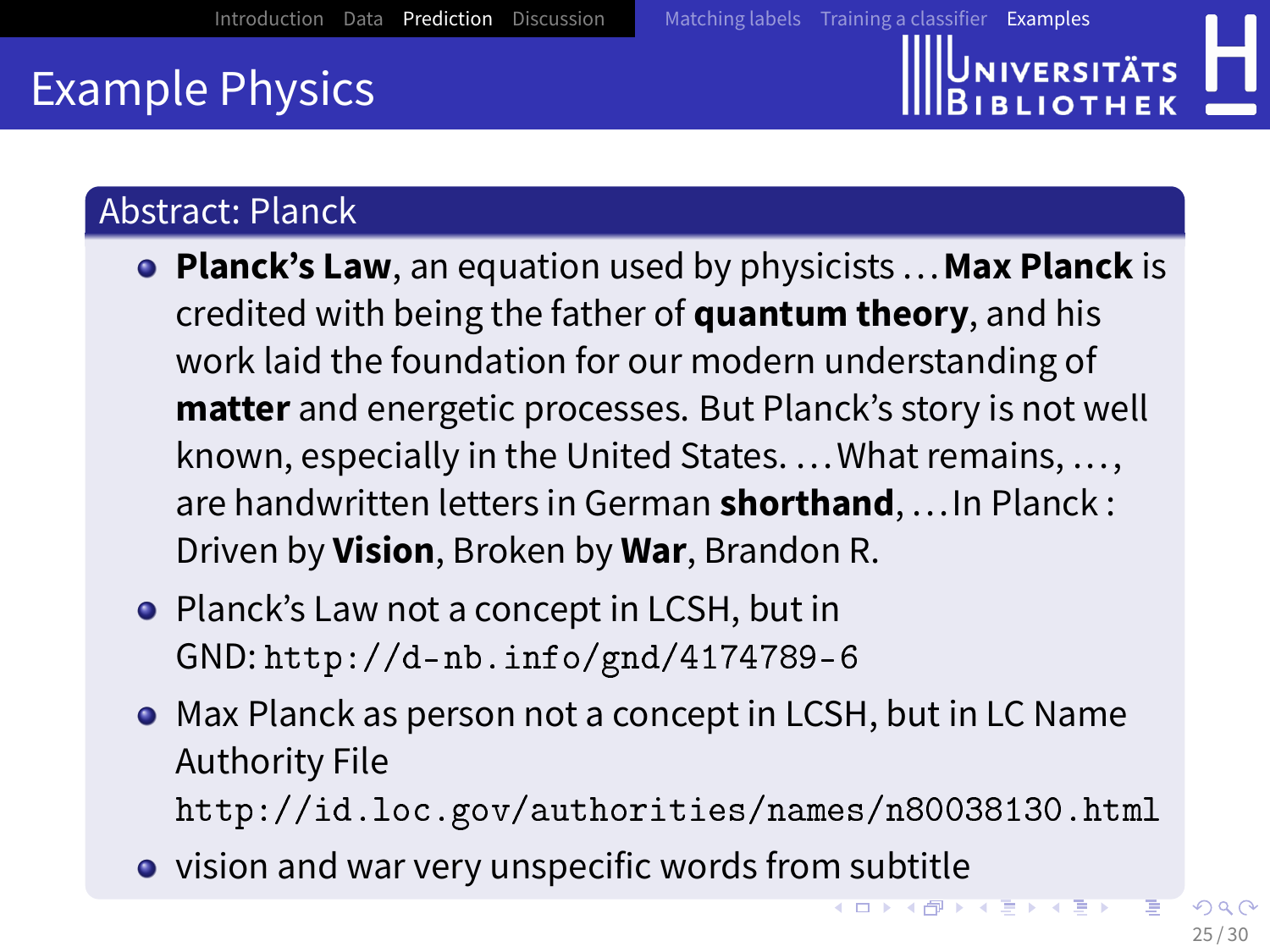## Example Physics : Method Classifier

#### Planck

- <http://lod.b3kat.de/page/title/BV042620297>
- existing LCSH: physicists, physics, national socialism and science
- Correctly predicted:
- Missing: physics ; physicists ; national socialism and science
- Wrongly predicted: modernism (art) ; cognition ; scientists

**JNIVERSITÄTS**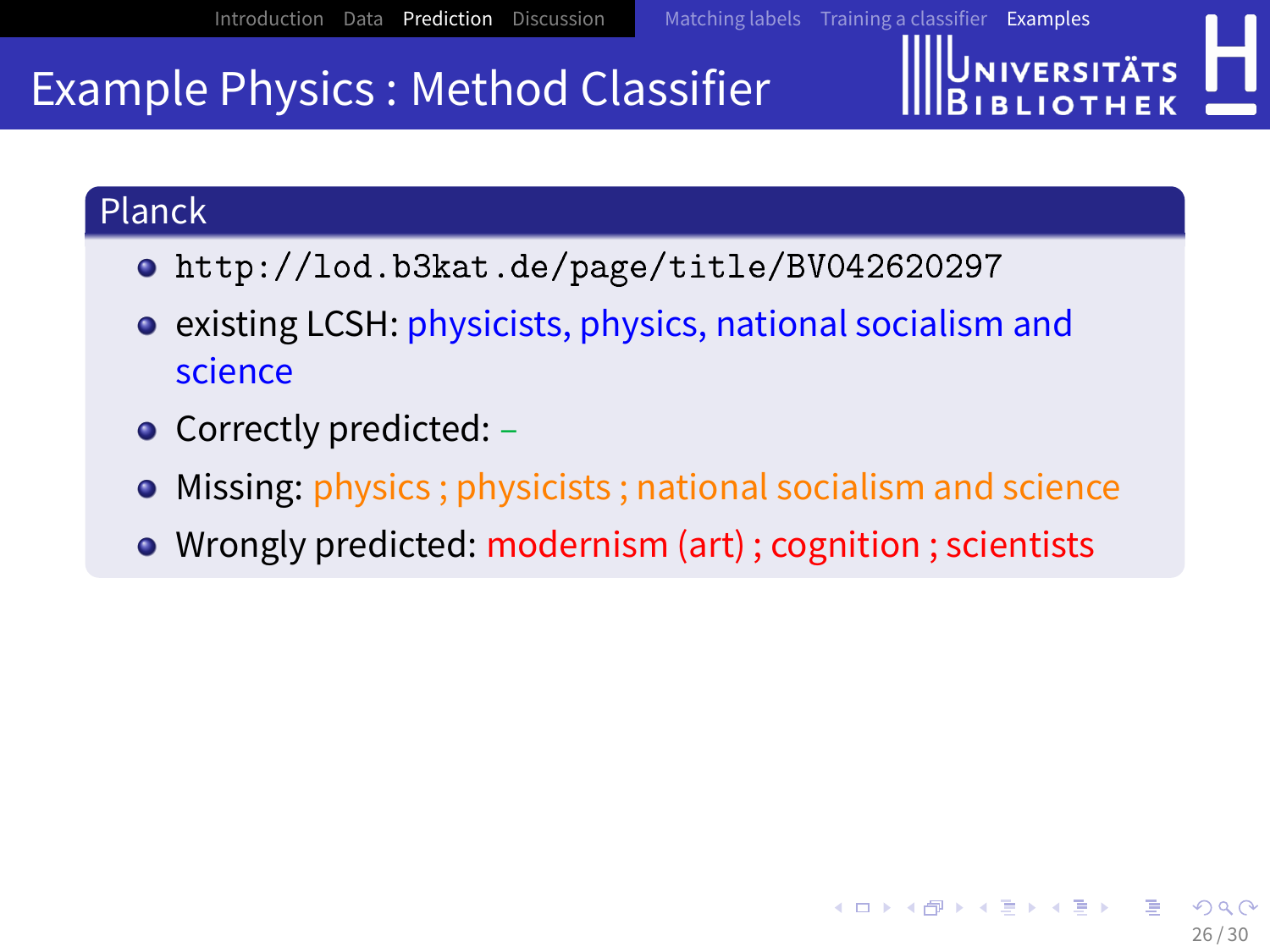## <span id="page-26-0"></span>Conclusions I

### Quality and errors

- Given the huge amount of possible LCSH: both methods have a high recall
- **•** Low precision: many false positives

#### False positives

Extraction Very general terms, that occur in many texts

Classification Completely wrong (specific) areas, with some related terms and lack of training data.

UNIVERSITÄTS **IBLIOTHEK**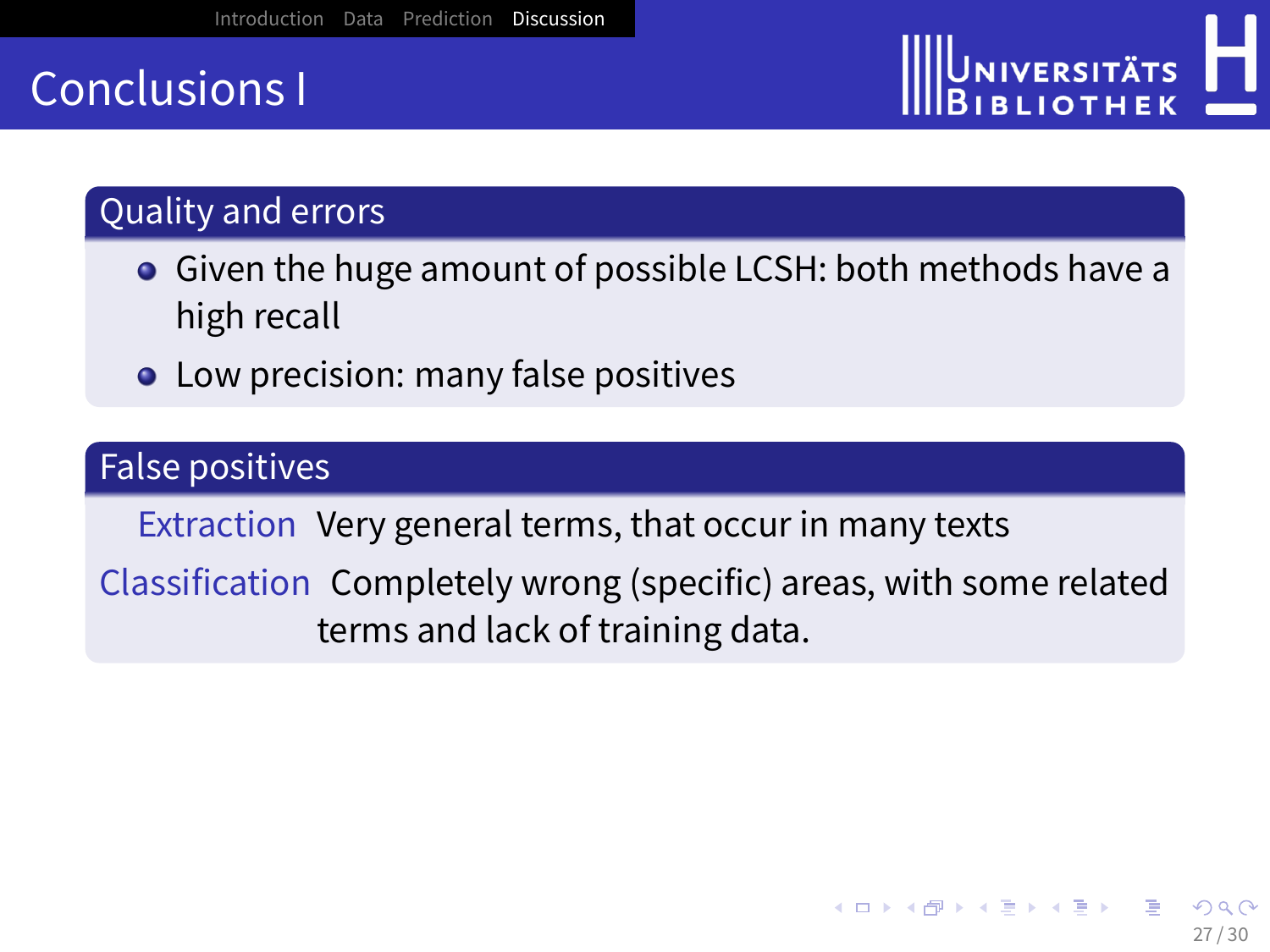## Conclusions II

# UNIVERSITÄTS **BLIOTHE**

#### Comparison of disciplines

Extraction Absolutely no differences between disciplines!

Classification Differences can easiliy be explained by amount of training data.

#### Lessons learned

- **•** LCSH is not very well suited for automatic assigment (ambiguity, pre-combined labels, etc.)
- **•** For specific areas ot enough training data available.
- Extraction can help where classification is not possible due to data sparsity.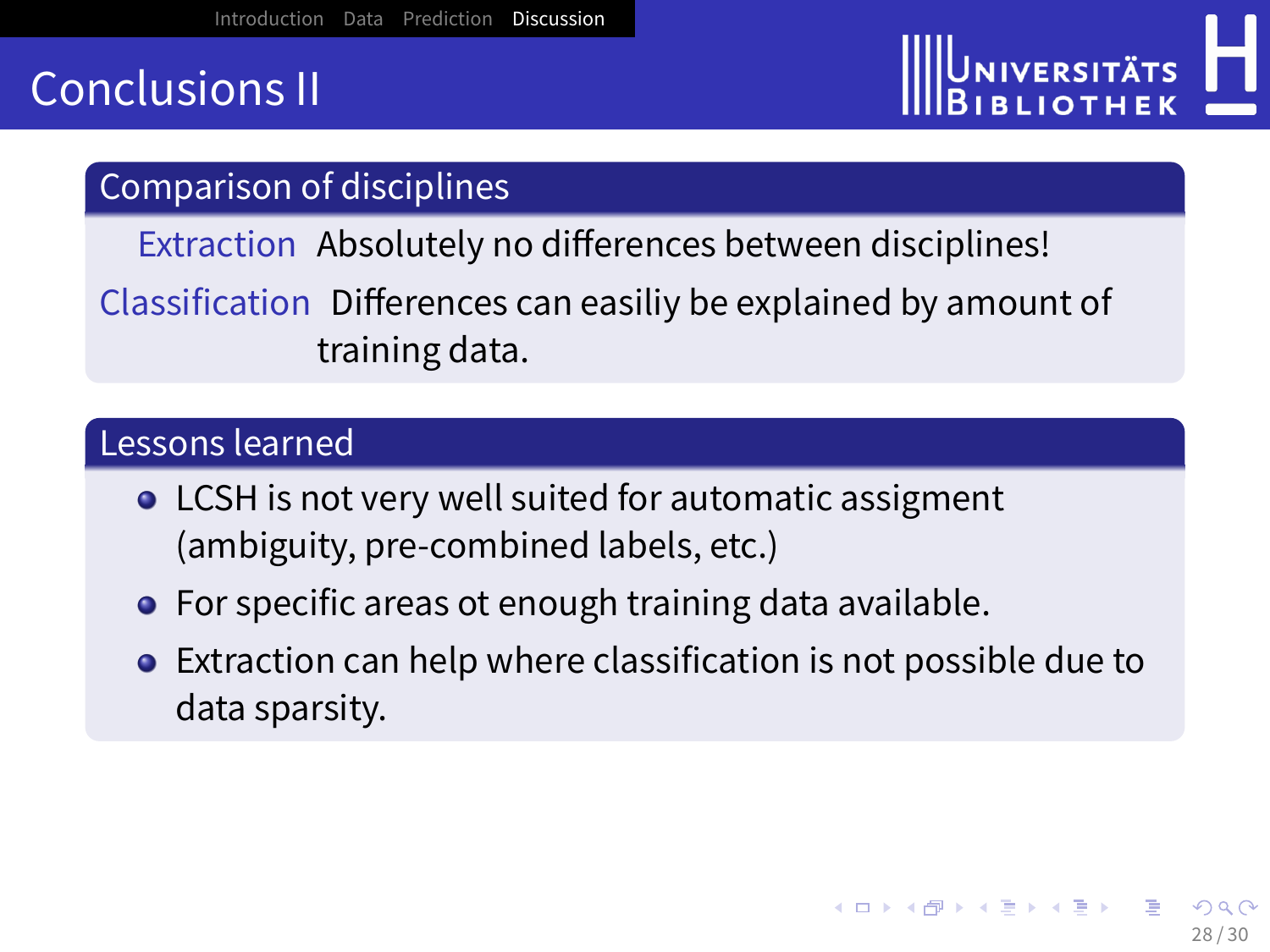## **Discussion**



#### Related work

Aga R.T., Wartena C., Franke-Maier M. (2016) Automatic Recognition and Disambiguation of Library of Congress Subject Headings. In: Fuhr N., Kovács L., Risse T., Nejdl W. (eds) Research and Advanced Technology for Digital Libraries. TPDL 2016. Lecture Notes in Computer Science, vol 9819. Springer, Cham.

[https://doi.org/10.1007/978-3-319-43997-6\\_40](https://doi.org/10.1007/978-3-319-43997-6_40)

#### Future work

- **•** Integrating extraction from text and classification
- Using hierarchical structure
- Results for other vocabularies (e.g. GND or MESH)